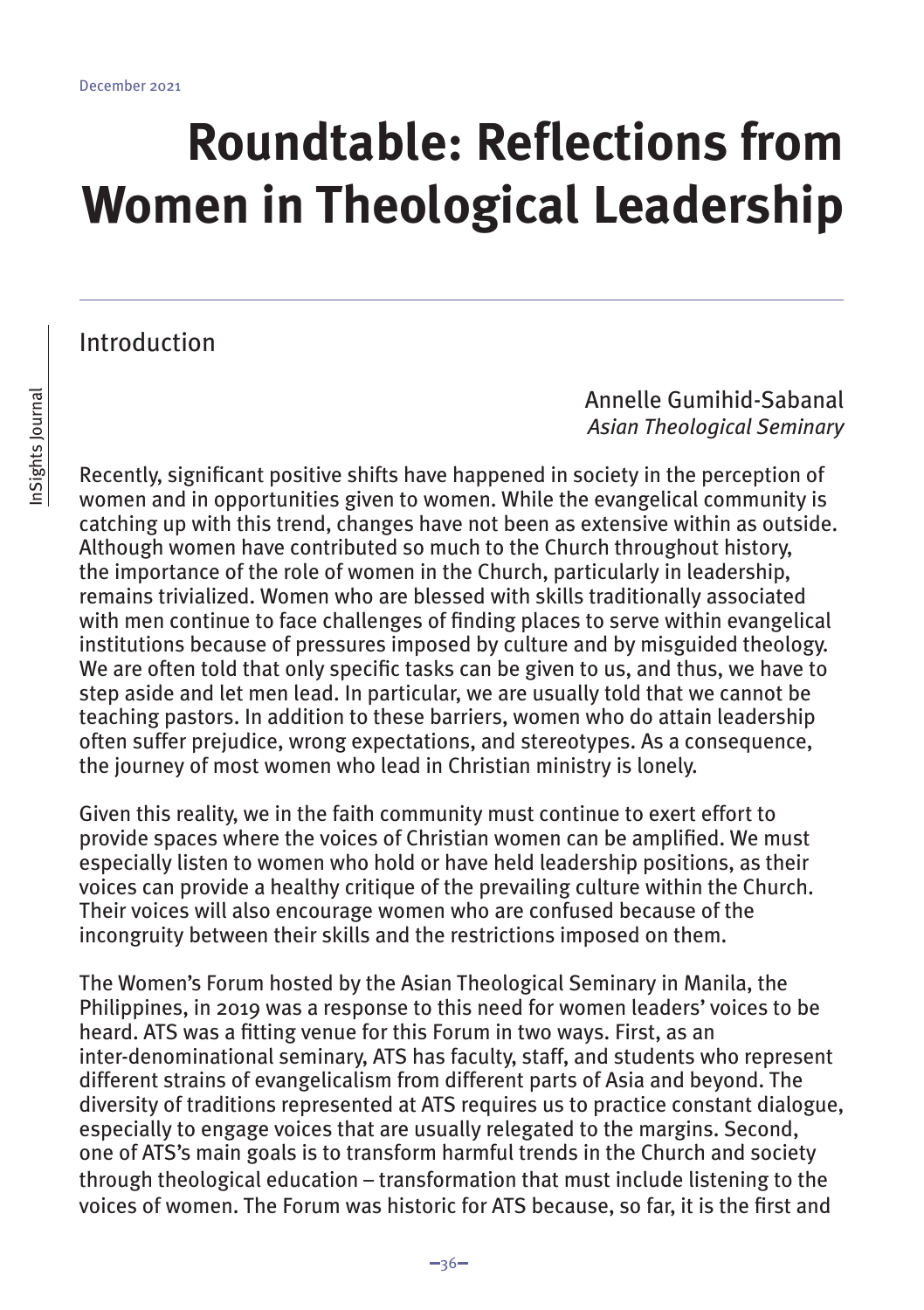

only forum where all the speakers are women in theological leadership.

Therefore, ATS was more than delighted to provide space for 8 women theological leaders to share their reflections, with the hope that our students and members of our community would listen, reflect, and discern their role in advocating for wider participation of women in leadership. Over the course of an evening, the 8 women were interviewed in panels of 2-3 each on themes that were especially appropriate for their personal experiences. (I served as one of the interviewer-moderators.) The 8 short reflections that follow here are condensed, edited versions of what each woman said that evening (distilled from an audio transcript).

The 8 speakers are from four continents: Africa, Asia, Latin America, and North America. Their insights reflect some of the unique implications of their cultures for their experiences, showing how women from different cultures may face varying struggles.

All of the panelists are also members of the *Women's PeerLeader Forum* (*WPLF*) hosted by *ScholarLeaders* (SL). SL initiated the *WPLF* as a response to the reality that Christian Majority World women leaders in theology face multifaceted pressures, especially loneliness. The *WPLF* is an avenue for these women to share experiences, counsel, and encouragement.

As a woman who is beginning my own journey in theological leadership, I gained invaluable insights from these women leaders. I, too, navigate complex roles as educator, scholar, wife, and mother, in a culture where the role of women in theology continues to be questioned. I am very pleased that these reflections are now published. Hopefully, they will encourage more women in ministry and will challenge more men to advocate for women's inclusion – in theological leadership in particular and ministry in general.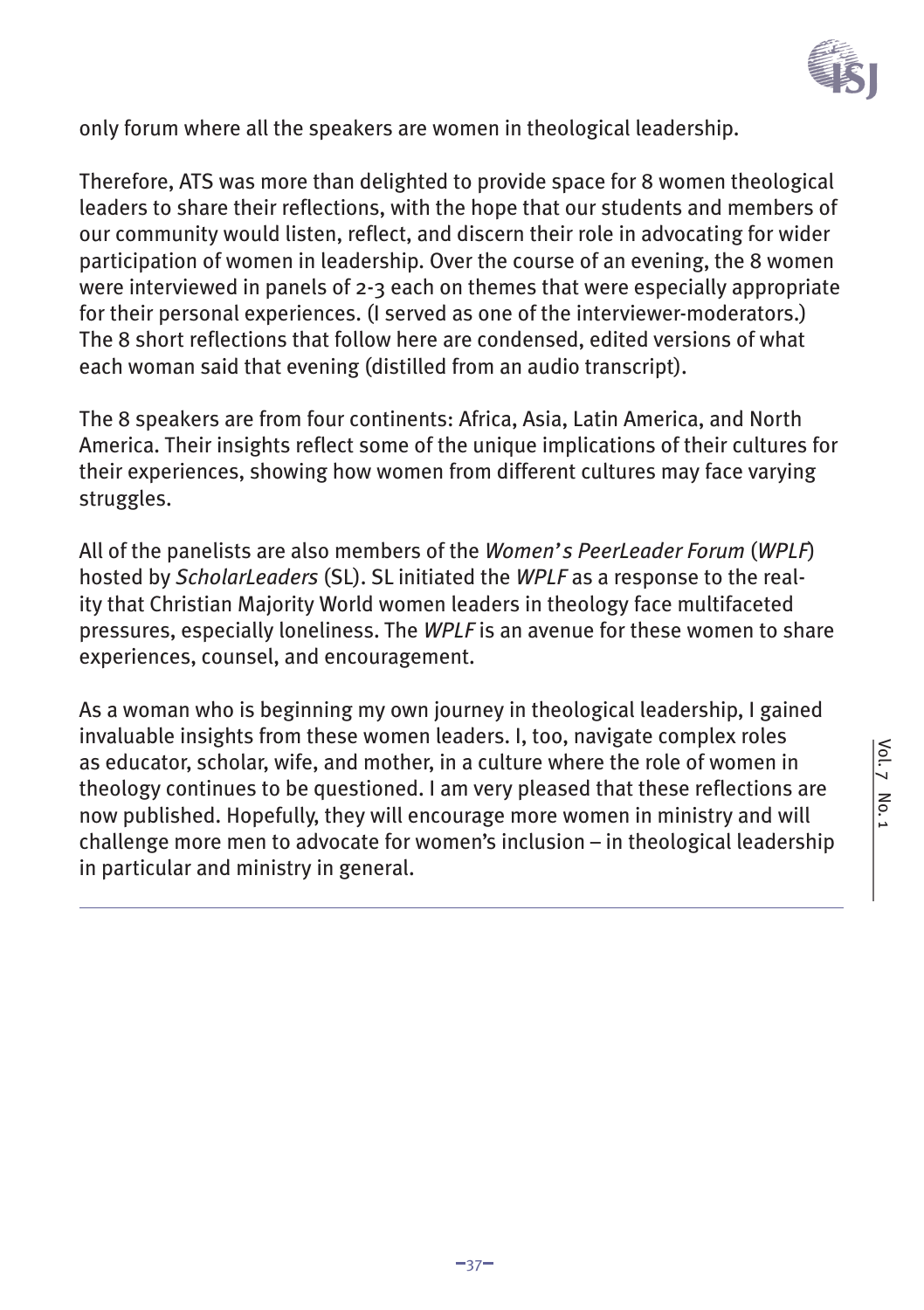#### A Kenyan Perspective

Emily Choge Kerama *Moi University, Kenya*

#### *Why Should Women Be in Theological Education?: Imago Dei*

It is important for women to be in theological education because we are all human beings. Human beings are created in the image of God, as Genesis 1:26 clearly states. God made us in his image, both male and female. So I believe that, if we are to see fully the representation of God's image in life, in service, and in participation in the work of God, we need to have women in theological education. We will not see God's image fully represented if half of that image is not participating.

#### *The Kenyan Context: Education Is for Boys*

In Africa, the hindrances that keep women from participating in theological education are mainly cultural, from a patriarchal context where women do not receive education in general. In the 1950s, when missionaries came and established schools, parents mainly sent boys to those schools. Parents thought that girls would leave home, be married, and not benefit the family. This attitude affects theological education today. Women are not educated in general, so they are not able to pursue theological education.

When girls eventually were able to go to school (and also, now, to theological schools), a new hindrance became a misguided interpretation of theology: women should only teach other women and children and not become pastors for everybody. Denominations in Kenya opened theological institutions, but women who were accepted were not given the opportunity to become pastors or even, in some cases, to receive full training.

When I entered theological education before getting married, people would first ask me where I was from in Africa. Their second question was always, "Are you married?" I would of course say, "No." "Do you have children?" Again, "No." They would say, "Something is wrong with you." So, in addition to the hindrances of African culture and theology, single women have a bigger gap to try to fill.

#### *Personal Story: Overcoming Physical Disability & the Value of Mentoring*

My journey in theological education began at home. I was born into a pastor's family: my father was a reverend in the Anglican Church. My mother was a second generation Christian. I was born with a physical disability, so I have an artificial leg. In earlier days, if my parents had not been Christians, their traditional biases would have been against a child with a disability. Parents used to believe that a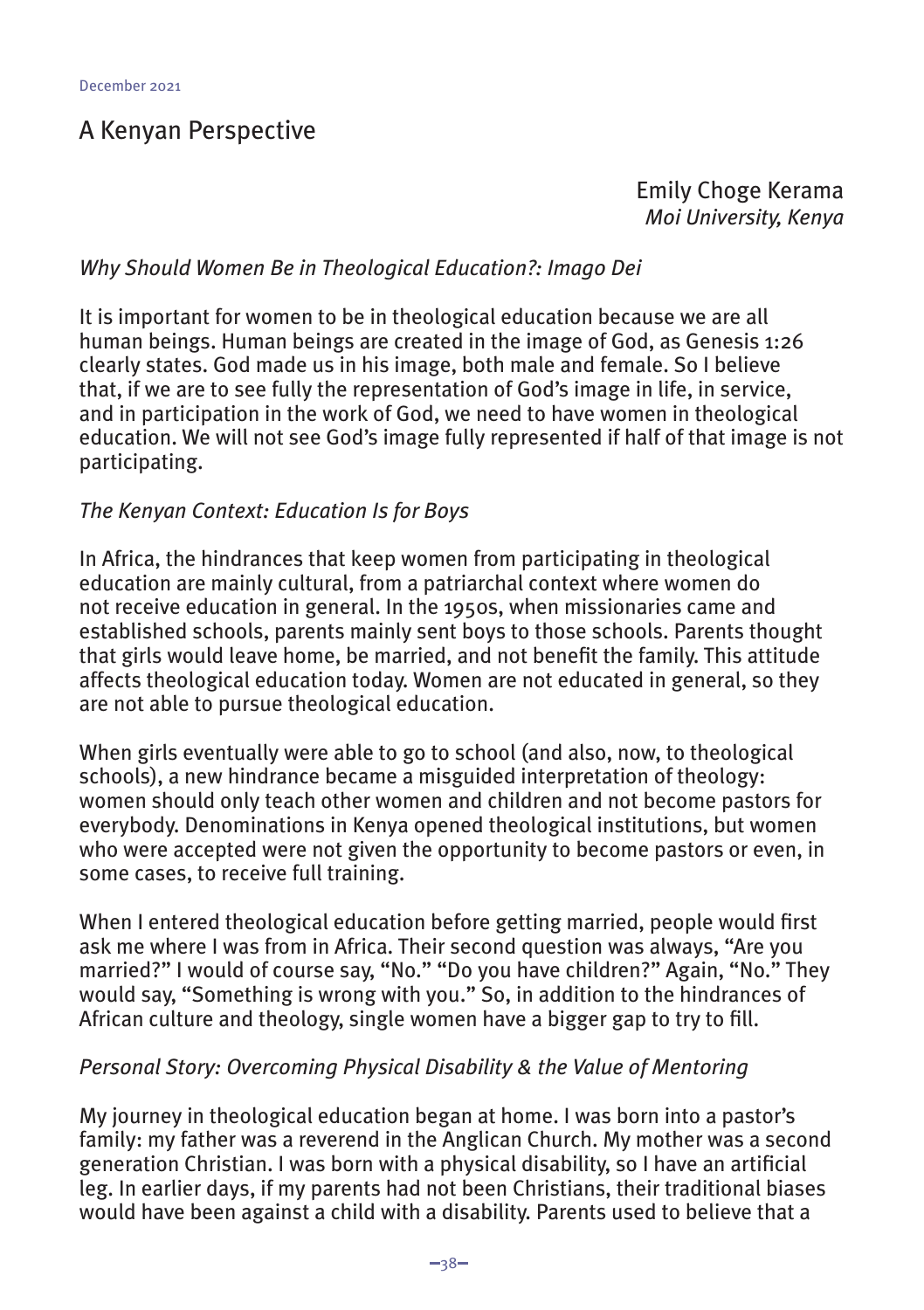

child with a disability should not go into public and must stay hidden.

But because of their faith in God, my parents took me to school. No schools were nearby, so when I was six, they took me to a place where I could access school. They sent me away from them when I was so young because they saw hope in this child who was disabled – and a girl at that. Through that experience, I learned to depend on God because I was very lonely. I didn't know why I was far away from my parents and couldn't see them for three months at a time. But when they visited me, they pointed me to God. They told me about God, and they told me that God was close to me even when I was far away from them. So that began my journey of faith. I thank God for parents who were caring, who were able to see beyond cultural and physical barriers. They broke through those barriers so that I could go to school.

As I grew older, I had this feeling that God was calling me to be a teacher – at first, just to be a high school teacher. I went to a public university rather than a theological school. There, I saw that professors, especially those in religion and philosophy, powerfully influenced students. They looked down on students who were Christians; they bashed us for giving in to colonialism.

So I felt I needed to teach at the university level so that I could help students who had faith in God to grow, to withstand these pressures. So that's why I went to theological school.

During my years of study, I learned that our relationship with God is a key part of our journey. I learned that my walk with God has to be natural throughout, not just on Sundays, but day-to-day. Finding a Christian group at university helped me learn the basics of the Christian life. I learned constantly to be in prayer, to be in the Word of God, to be reaching out, and to have fellowship with other Christians. I learned that I needed to have people in my life who would help me grow, and that I needed to be helping others in their walk as well. Mentoring helped me to continue to grow in my faith.

As a result, I now teach at a public university and help students explain why they have faith. For almost 40 years, I've taught Bible and theology in this public university setting.

#### *Advice: Nothing Is Impossible with God*

My advice to people who feel a call but face barriers is: Believe in God. Don't be hindered. You may face barriers of culture, of tradition, of theology. But God is greater. Nothing is impossible with God.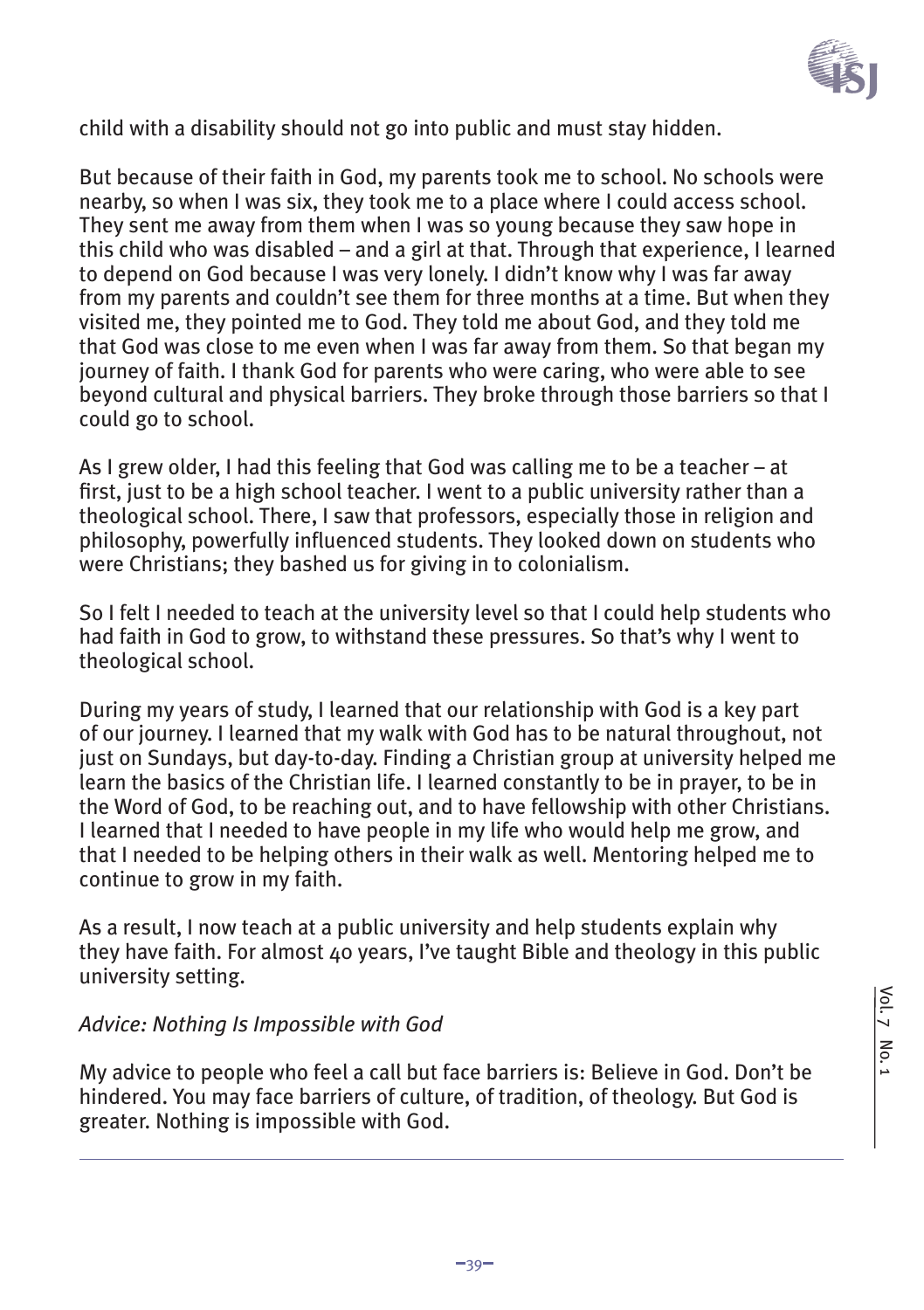### A Mexican Perspective

Dinorah Mendez *B.H. Carol Institute*

#### *Why Should Women Be in Theological Education?: Soteriology*

Not only did our God create both men and women at the beginning, but when he planned to redeem humanity, he made the plan of salvation for everyone, for men and women. Jesus Christ died for men and women alike. The New Testament often mentions that salvation is for all humanity, for all human beings.

If salvation is for women as well as men, women must be equipped to fulfill their purpose in the Kingdom of God. Furthermore, within theological education, women's points of view are necessary because salvation is also for women: salvation blessings flow through women as well as men. Women's perspectives are God's meaningful gifts to everyone.

#### *The Latin American Context: "Caudillos"*

In Latin America and particularly in Mexico, Evangelical churches are deeply influenced by pre-Spanish and Spanish cultures that were very male-centered. The family (and society as a whole) is led by "caudillos." A "caudillo" is normally a man who heads the social and/or family hierarchy. He doesn't allow members of the community or family to give opinions or to take part in decision-making. Decisions are made arbitrarily and authoritatively. This is leadership in Latin American culture.

Though Evangelical churches see Jesus's model of servant leadership, Latin American cultural influences often overcome the Biblical model. Culture overwhelms Biblical interpretation. So we have pastors who function as "caudillos." Even if a church says it has congregational government with checks and balances, it often functionally gives all authority to the pastor. Suddenly, the pastor has total power over the church. In that case, very quickly, women cannot speak, teach, or do anything that the pastor doesn't allow.

So the things that happen in society happen in the Church and the family. For this reason, in Latin America, women don't work. They don't have abilities to participate fully in society and the Church. Culture overwhelms Biblical beliefs.

#### *Personal Story: Facing Singleness*

I grew up in a Christian family. I received Christ when I was 11 years old. At 15 I received his call to serve full time. But before I went to seminary, I completed university and went to Mexico City to work – I thought I no longer wanted to go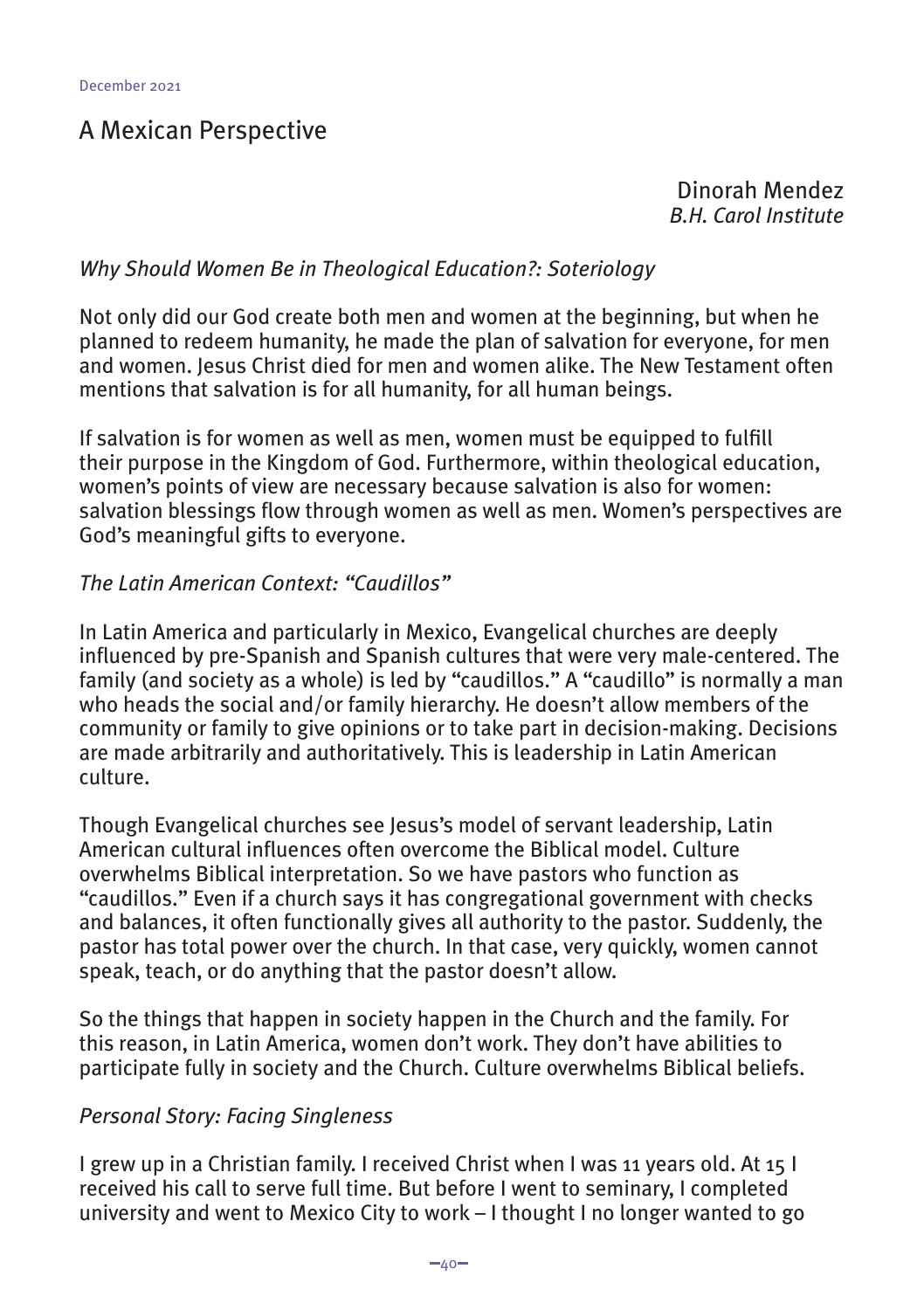

to seminary. I wanted to be a professional. But I give thanks to God for several mentors, my pastors and counselors, who pursued me. They arranged interviews for me with people in the seminary so that I could see all my career options.

Thanks to them, I continued to work but also began to study. When the earthquake hit Mexico City in 1985, I saw God disarranging my organized life. I realized that I had to enter full-time ministry. I earned a Bachelor in Theology. Then, the professors at the institution where I was studying called me to be a professor. That was a surprise. I had never thought that I would serve as a professor of theology. This calling raised questions for me because at that time, only pastors and missionaries were in ministry. I had never thought about professors being in ministry, but God had a plan – and now for 30 years, I have been faculty at that same seminary.

I am still single. Many cultures stigmatize single women (and perhaps singles in general). Furthermore, Christians often stigmatize single or childless women. Recently, my denomination was grappling with writing a statement about the LGBT community. I was part of the commission working on this subject. During the meetings, someone said, "God created marriage, so the purpose of human beings is to be married." Someone else mentioned 1 Timothy 2:15, which talks about how women will be saved by bearing children. I responded, "Oh, well, then I will be condemned to hell because I don't have children. And what will happen to the people who cannot have children at all?" So I challenge believers not to say that God created human beings for the purposes of marriage and childbearing. We must think of our sisters' and brothers' particular circumstances before we speak.

Women face this kind of prejudice in the Church. When I first started teaching, because I was so new, students thought they could disrespect me for being an unmarried woman. I told one of them, "You can go out of the classroom and come back when you have a better attitude." That was enough for him. Now that thirty years have passed, these situations are less frequent.

It is worse when your own colleagues disrespect you for being a woman. Such disrespect was especially painful for me: my own Mexican colleagues disrespected me. When the missionary faculty at the seminary hired me, they immediately respected me as an equal. At that same time, they also appointed another Mexican, who was the same age as I – and yet he received more respect than I did from my Mexican colleagues. I was a woman, inferior.

So women in theological education, especially single women, will face many problems. You don't have a husband, so your colleagues and students may think that something is wrong with you: "You are bossy; you have a bad character." But they don't recognize that you are a servant called by God, and they don't recognize that you have spiritual gifts with which to serve God.

Now, I am nearing retirement. I will return to my hometown, live with my mother,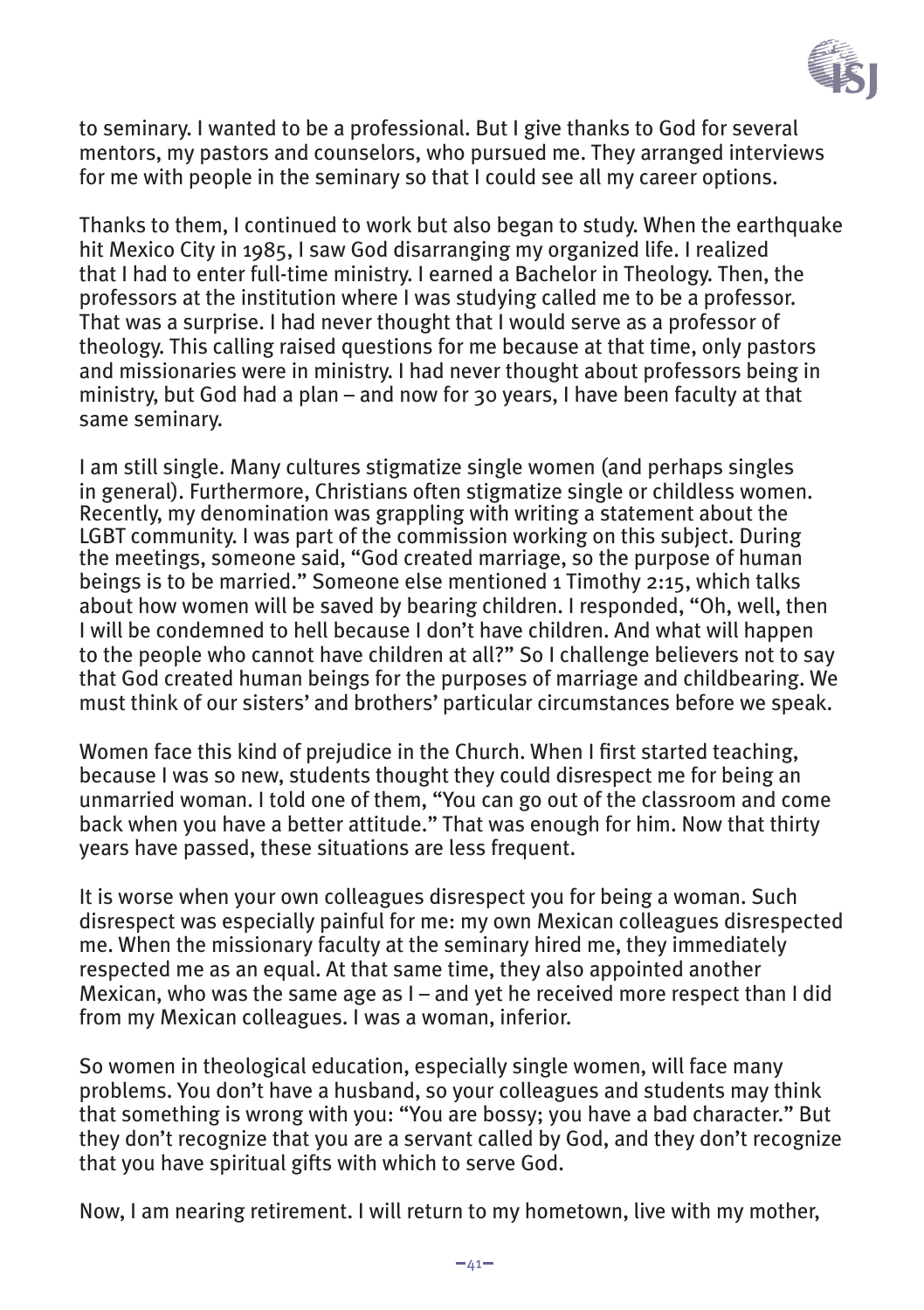and diversify my ministry across different institutions. I will dedicate myself to writing. I will also care for my mother because I am an only child. But I am happy to do that. As I reflect, I am satisfied: many Mexican pastors are among my alumni.

#### *Advice: Never Give Up Your Call*

My advice to women in theological education: never give up your call. If you are called by God, even if you face many obstacles, never give up, because we will account for ourselves to God, not to people. If people criticize you, if people discourage you, that doesn't matter. The God who called you equipped you and gave you opportunities to serve him. Nothing else matters – only that you are sure that you are serving God. You are in the place that God wants.

#### A Filipino Perspective

Athena Gorospe *Asian Theological Seminary*

Editor's Note: The "María Clara" stereotype was developed by Filipino novelist Jose Rizal, as Athena mentions. María Clara is a character in one of Rizal's most famous novels, Noli Me Tángere, published in 1887. In Filipino culture, she is often held up as the ideal woman – beautiful, courteous, demure, self-effacing, and reserved.

#### *Why Should Women Be in Theological Education?: The Church*

How many church members are women? In the Philippines, it's over 50%. Can a male pastor fully understand the needs of the women in his congregation? Will he understand what women go through when they give birth? Or other challenges women face? Future pastors need women teachers who can give them unique perspectives – perspectives peculiar to women – so that they can minister more effectively to the women in their congregations, teach men to begin to understand the women in their congregations, and affirm the women in their congregations.

Furthermore, to whom did God give the gifts of the Church? Just to men? We read Scripture: it's all given to the whole body of Christ. The gifts of the Spirit are distributed to all, to men and women. Now, let's say that some of the gifts are given only to some women. If you don't allow these women to exercise these gifts, then the whole body does not grow into the fullness of Christ. That's the goal: that the diversity of gifts would help the Church grow into the fullness of who Jesus Christ is. But if some women are not able to exercise their gifts, then the Church will not mature. Therefore, it's so important for women to be able to exercise their gifts, even in education and formation, for the whole Church.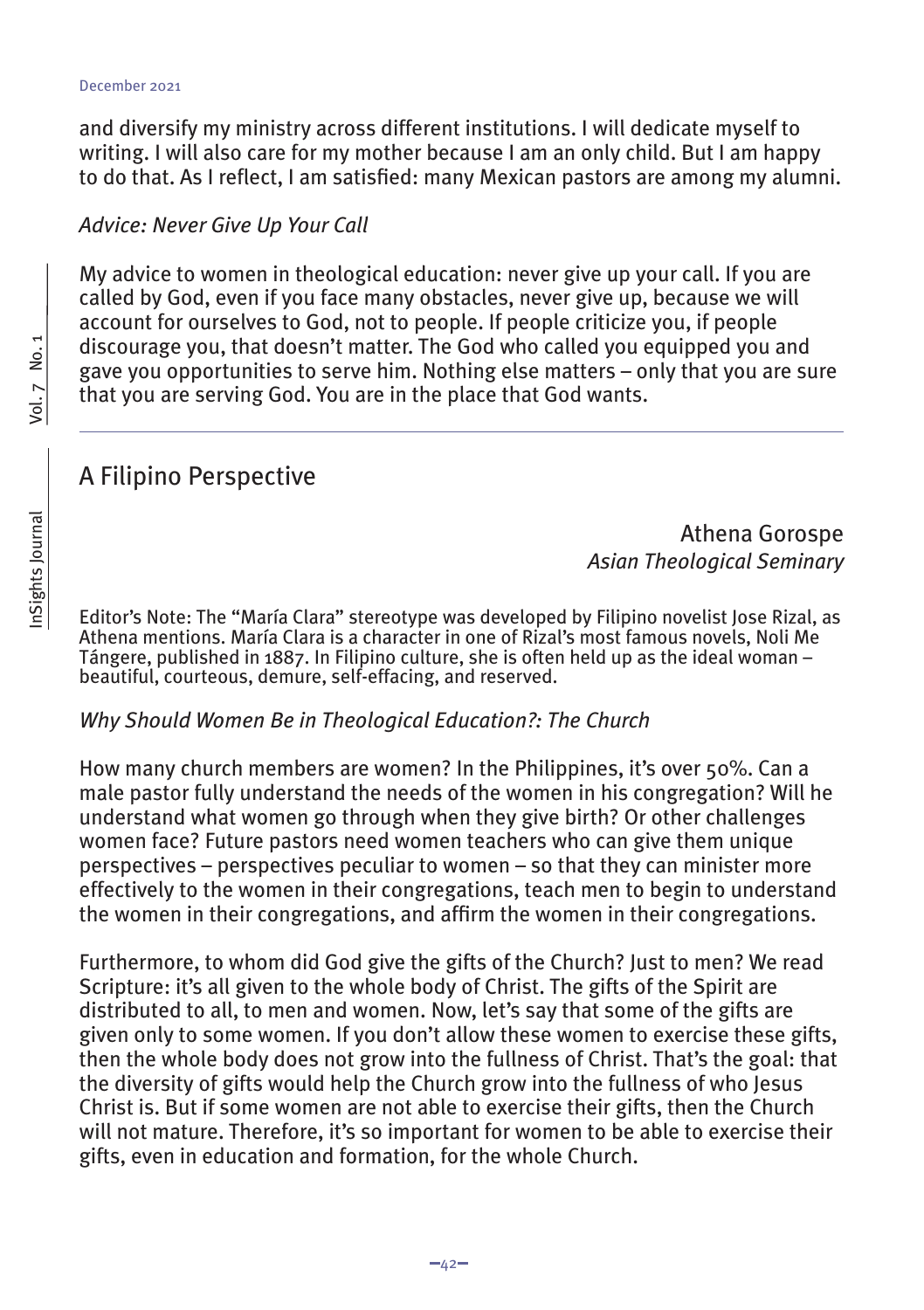

#### *The Filipino Context: The "María Clara"*

The Pauline view of women influences many Filipino Evangelicals. Evangelicals only preach about women from Paul, not from any other part of Scripture. However, Scripture gives diverse views of women, and it's important for us to look at that range. Even Paul, in Corinthians, says, "Women should be silent in church," but in another part of Corinthians, he says, "Women can prophesy." And in Galatians 2:28, Paul emphasizes that as the Church matures, it expresses increasing oneness: all sectors of society – men and women, different races, different economic situations – have the same status in Christ, are affirmed in Christ. So even Paul has diverse views, tied to contextual situations. In addition, Jesus affirmed women. And the Old Testament portrays women prophets. It is a hindrance to cling to one view of women from Scripture.

Yet who is the ideal woman in Filipino society? Because of Rizal's influence, the ideal woman is the María Clara – one who is silent, meek. She does not speak out. She suffers endlessly even though she faces so much injustice.

But we wonder: Is that really the ideal woman in the Bible? How about Deborah? How about Esther? How about Jael, or Manoah's wife, or Hannah? Even Mary, the mother of Jesus? None of these women are the meek, silent, suffering type. We need to question our stereotypes.

At the same time, women in the church don't have to quarrel with everyone. The Church will see our gifts as we exercise the gifts that women truly have, and it will begin to understand that we should not neglect women's voices, their contributions, their gifts, their leadership.

#### *Personal Story: Called to be a Missionary?*

I thought I was called to be a missionary to China, so I started to take extension classes at Asian Theological Seminary (ATS) (not at the seminary itself, but near my home). On an exam for my first class, the professor wrote, "I wish you would go for further studies, lady theologian." That sparked my interest to go to ATS for residential courses. My first course was Greek, taught by a woman. Looking at her, I said, "I want to go for further studies." I graduated with an MDiv. Before I graduated, ATS's Dean told me, "We need faculty in Old Testament. We want to send you for further training and to consider you as future faculty." So I joined ATS's faculty.

Now, what happened to my missionary-to-China plan? At the time, I was going to a Chinese church. My Chinese name means "Get China," "Get Asia." But my pastor said, "It will take you forever to learn Chinese, when you could actually be in a seminary where you can train many Asians so that they can go back to their home countries." And indeed, I have had Chinese students at ATS, and they have gone back to China. So my vision broadened: it's no longer China but all of Asia. That's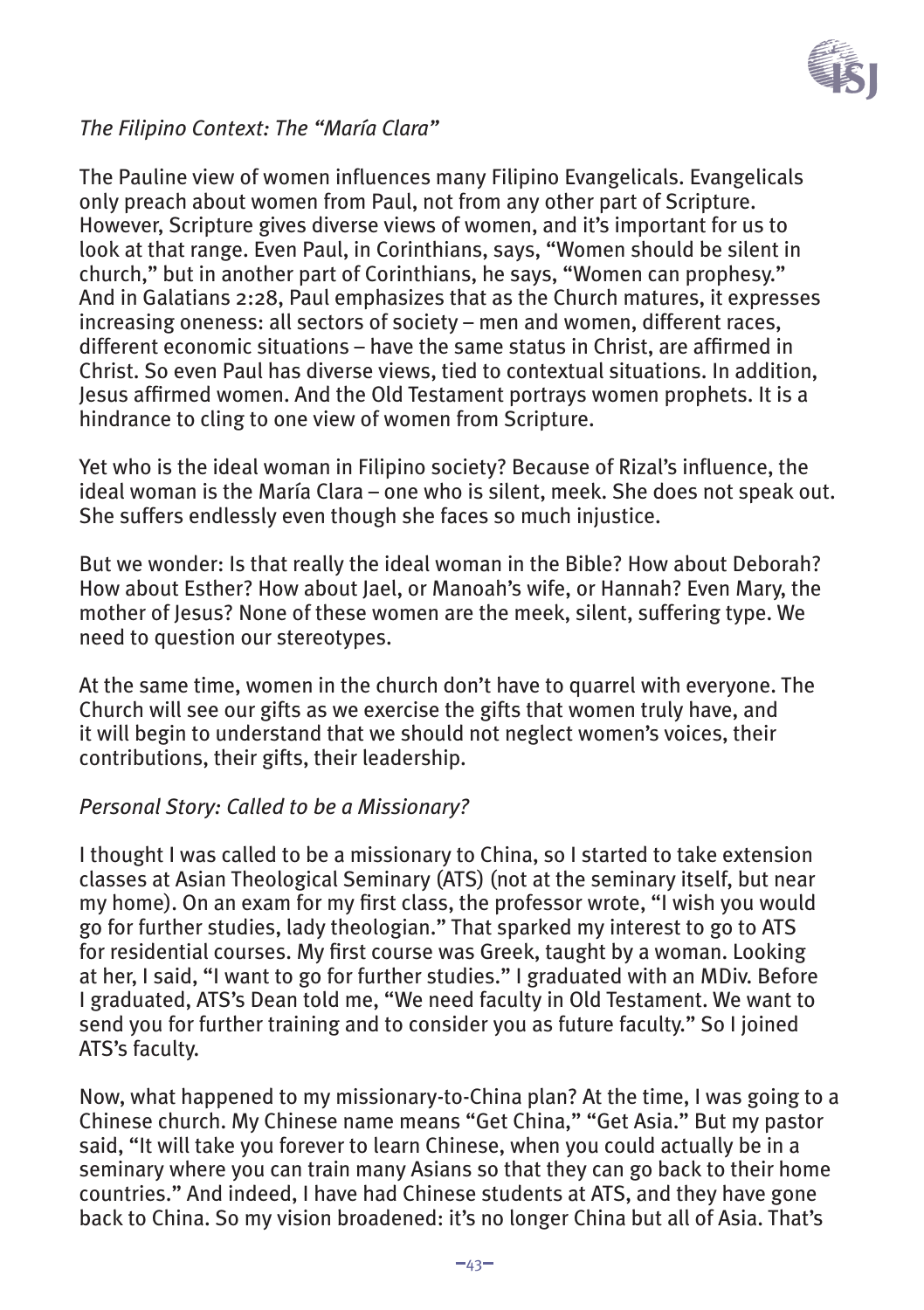#### why I'm at ATS.

Over the course of my career, I've noticed this assumption that single women have lots of time because they don't have children. Married women tend to rely on single women for everything. Even when I was still living at home with my parents, my brothers used to drop their kids off and expect me to take care of them, thinking that I had all the time in the world.

Similarly, in the seminary, married faculty expect that their single colleagues will do more work. So single women are often overworked. And the problem is that because a single woman doesn't have a family, she doesn't know how to put a stop to this situation. Married people go home, and they have children, a spouse – they play with the children, they do things as a family, and therefore they have a break. But because single women don't have those demands, they just keep working. And then, because a single woman produces so much, her colleagues think that she's superwoman. But she's not really. It's too easy to neglect one's spiritual, emotional, and physical well-being because one doesn't have those rhythms that are present for married people.

#### *Advice: Spiritual Disciplines*

I find it very, very important to maintain the spiritual disciplines, to have a rhythm in terms of prayer and study of the Word and keeping a journal. For me, the Word is so important; I hunger for it. I have time with God in the morning, as well as evening prayer. I light a candle, and that's my signal that this is now my time to sit before God.

Nature is also important. It's good to go away, to spend time with God in nature. Physical exercise – swimming, going for walks – nurtures the spiritual life.

Finally, fellowship is important. *ScholarLeaders* decided to fund a gathering – the *Women's PeerLeader Forum*, of which I'm a member – to encourage women who are lonely in many ways. We act as peer support to each other – we share our lives, our struggles, our prayers. We learn from one another's contexts and grow. I hope that other women will find similar peer support.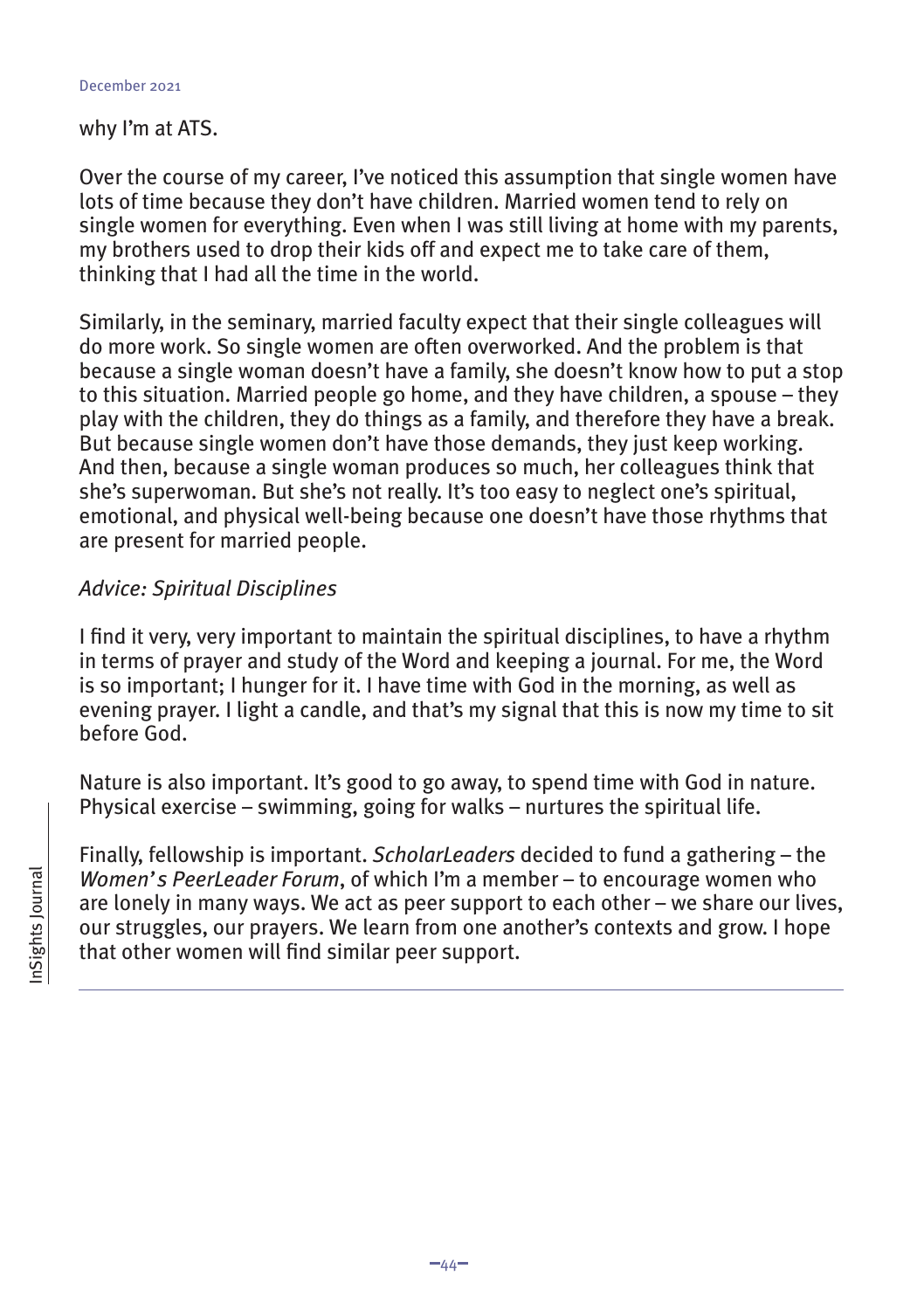

### An Ethiopian Perspective

Seblewengel Daniel *Evangelical Theological College Ethiopian Graduate School of Theology*

#### *Why Should Women Be in Theological Education?: The Spirit's Gifts*

One of the greatest challenges for women in theological education, whether students or faculty members, is that people ask you why you are there. In no other discipline would you be asked, "Why are you here? What are you doing here? You know that the Bible doesn't allow women to be this or that. Why are you here?"

The Church should understand that women have the right to serve the Lord. Service is an act of worship, so when the Church denies women the opportunity to serve, it denies women an act of worship. Those who do so will be held responsible by the Lord. One woman, a gifted teacher, wanted to teach, but the elders would not let her teach. She asked them, "Why has the Spirit given me this gift? He has not given it to me to use in the kitchen."

We have to recognize that it is the Lord who gives gifts. I didn't ask for the gift of teaching and counseling, but I have both. Why did the Lord give me these gifts? If the Lord gives gifts to women, it means he wants them to serve, so if we have a problem with women using their gifts, we should ask the Lord. Should the Spirit stop giving gifts to women?

To deal with these attitudes, I don't argue with people. I just do what I'm called to do. I don't waste my energy and time trying to change people's minds. I know that I have a calling from the Lord, so I just do what I am called to do, and I try not to get discouraged.

#### *The Ethiopian Context: Family Roles*

In Africa, women face certain expectations in the home: cook, clean, take care of the children. That's our job description, so if you're a woman who's a professional, you must also try to uphold these domestic expectations.

But when husbands care for the children or do housework, they shouldn't think that they are doing their wives a favor. That attitude among men is common. Men want to help, but even the term "help" reveals that they think that household chores belong to women, and men's responsibilities for the house are secondary.

Of course, I believe in seasons of life. When children are very young, mothers should be more available – that's natural. But apart from that, housework should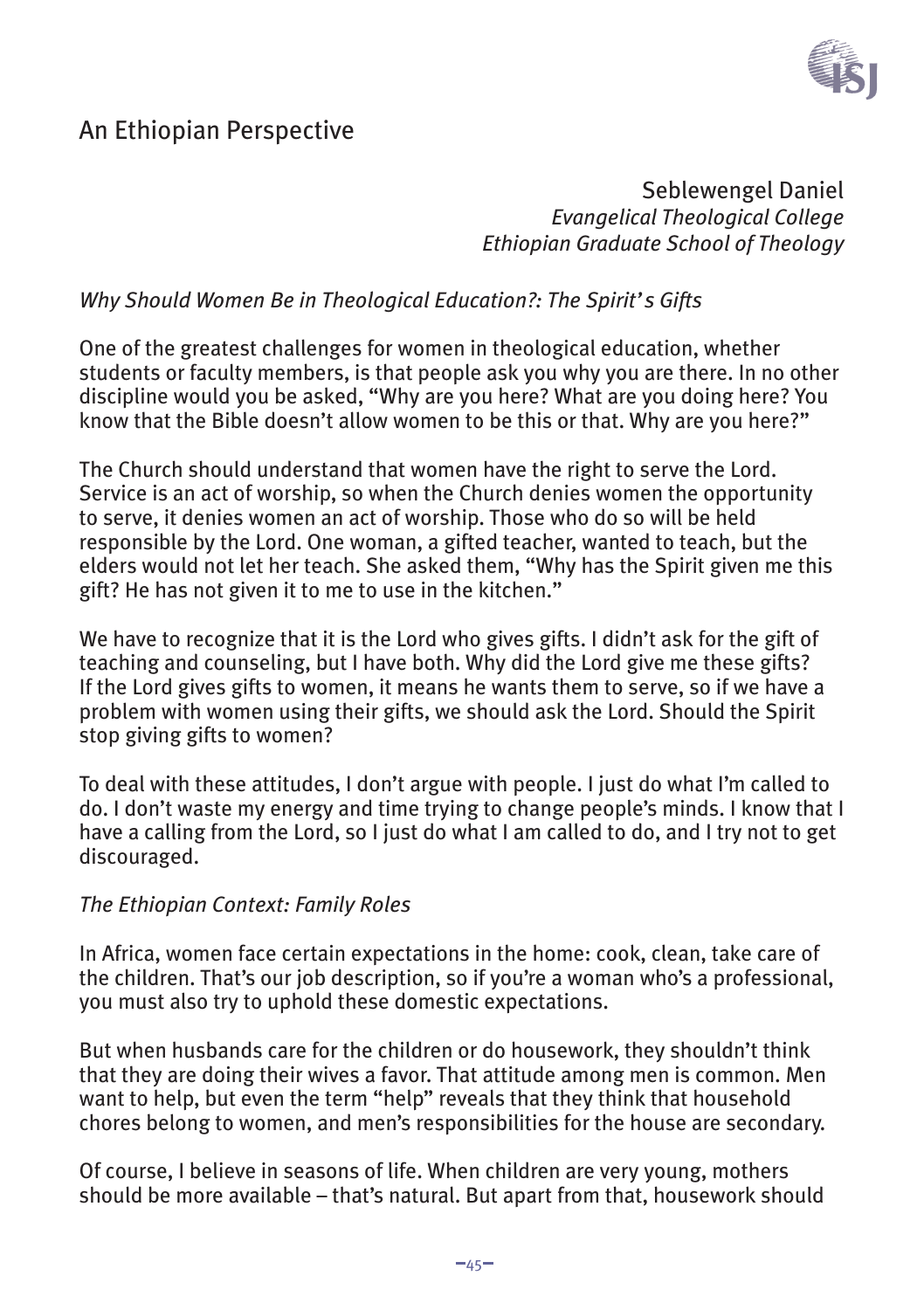be divided between husband and wife. And when the husband does his chores, he's not doing a favor for his wife – it's his household too. When he takes care of his family, he's taking care of *his* family. Yet when men do housework, they expect a lot of praise – when women do these backbreaking jobs all the time, and they don't expect praise and recognition.

#### *Personal Story: Learning to Let Go*

My parents have six children, three boys and three girls. Our father never showed favoritism, so I don't feel inferior as a woman. Despite African culture, because I was empowered as a young girl, I never feel inferior. I may feel inadequate in other ways, but never as a woman.

For me, the greatest challenge is not the culture. It's myself. I expect so much from myself. I used to try to do it all, but when I was preparing to get married, my mother told me, "Seble, don't do everything. You have to allow your husband to help you. If you don't let him help you at the beginning of your marriage, for the rest of your life, you're going to end up doing everything."

I gave birth to our first boy in Ghana [when I was studying at the Akrofi-Christaller Institute]. My mother traveled to Ghana to help us. She saw that I would not let my husband hold the baby because *this is my baby*. I would say, "No, no, no, I don't like the way you're holding him." Then I would take over. So my mother said, "Seble, listen to me. You're going to be holding this baby for a long time. Let him hold the baby. The baby will not die." She told me to stop criticizing my husband for everything: "Let him be a father in the way he knows."

Another time, I asked my husband to dress our six-year-old daughter. He put on her outfit, and I didn't like it. I was tempted to change it. I looked at him and at what he had put on her – and I decided not to do that. We may think that this is a very small thing, but it's actually huge. If we constantly correct our husbands, they will let us do everything. And why would you ask them to help you if you're going to end up criticizing them each time?

So most of the challenge comes from myself. I'm learning to give myself a break, to let go. I'm learning to let my husband be a father to our children and help around the house, and not correct him in everything he does. We don't have to be perfectionists. If the house isn't clean, that's ok. If everything isn't in order, that's fine. If the kids don't shower every day, that's fine too (as long as it's not humid!). Most of the time, women put the burden on themselves – we want to do everything ourselves, our way, at our time. So I am working on myself to let go and let others help. I encourage other women to challenge themselves in this way also.

*Advice: Remember that the Lord Is With You*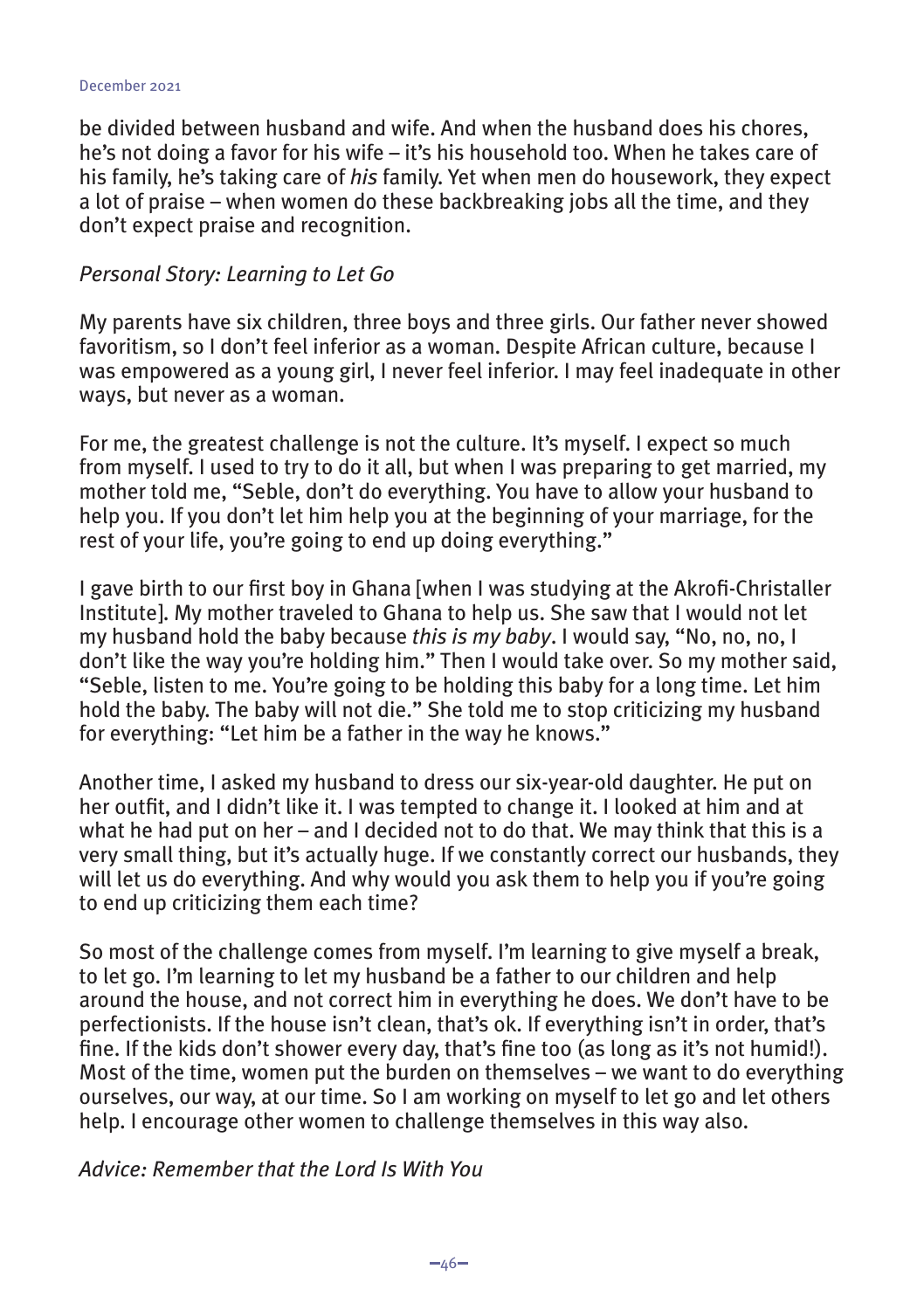

Women are very strong: think about what we – mothers, wives, single women – can do during a short period of time, in one day. But when men are unkind to us, not only our husbands or fathers but also our colleagues, that is so discouraging. So I challenge men to show kindness to women in the household, the workplace, wherever.

To women, I say that it is wonderful to have supportive fathers, husbands, children, or churches. Even if you don't have any of that, though, remember that the Lord is by your side.

### A Palestinian-Israeli Perspective

Rula Mansour *Nazareth Evangelical College*

Editor's Note: Below, Rula says, "Education has come to replace land." The idea of education replacing land as an inheritance for Palestinian-Israelis is a foundational shift, given the importance of the concept of land as inheritance in the Middle East.

#### *Why Should Women Be in Theological Education?: Unique Perspectives*

Seminaries should encourage women to publish because women's voices are key: their perspectives as mothers, wives, and singles feed the way they understand theology, practice it, teach it, and write it. So seminaries must not delete women's perspectives or discourage them.

Women need time, encouragement, and support to make these contributions. Theological institutions should send women to international conferences and universities; these experiences will in turn enrich the sending institutions. As they have a higher profile, women faculty will grow in teaching, in faith, in perceiving God's will. Institutions should also recognize women's gifts – I don't mean their gifts of the Spirit, necessarily, but personal gifts or skills related to their gender. These gifts differ from men's, and they can enrich the whole team, so seminaries should give women formal positions and look at them as full, equal partners.

#### *The Palestinian-Israeli Context: Women as Second-Class Citizens in a Three-Fold Minority*

When I say that I am a Palestinian-Israeli, people say, "Oh, then you are Jewish." I say, "No! No! I'm not Jewish. I'm a Palestinian Arab." Then people say, "Oh, then you are a Muslim." I say, "No! No! I'm not a Muslim. I'm a Palestinian-Arabic Christian." Then people say, "Okay, we understand – you are a Muslim who converted to Christianity." I say, "No. We have been Christian since the beginning. My family has been Christian for centuries."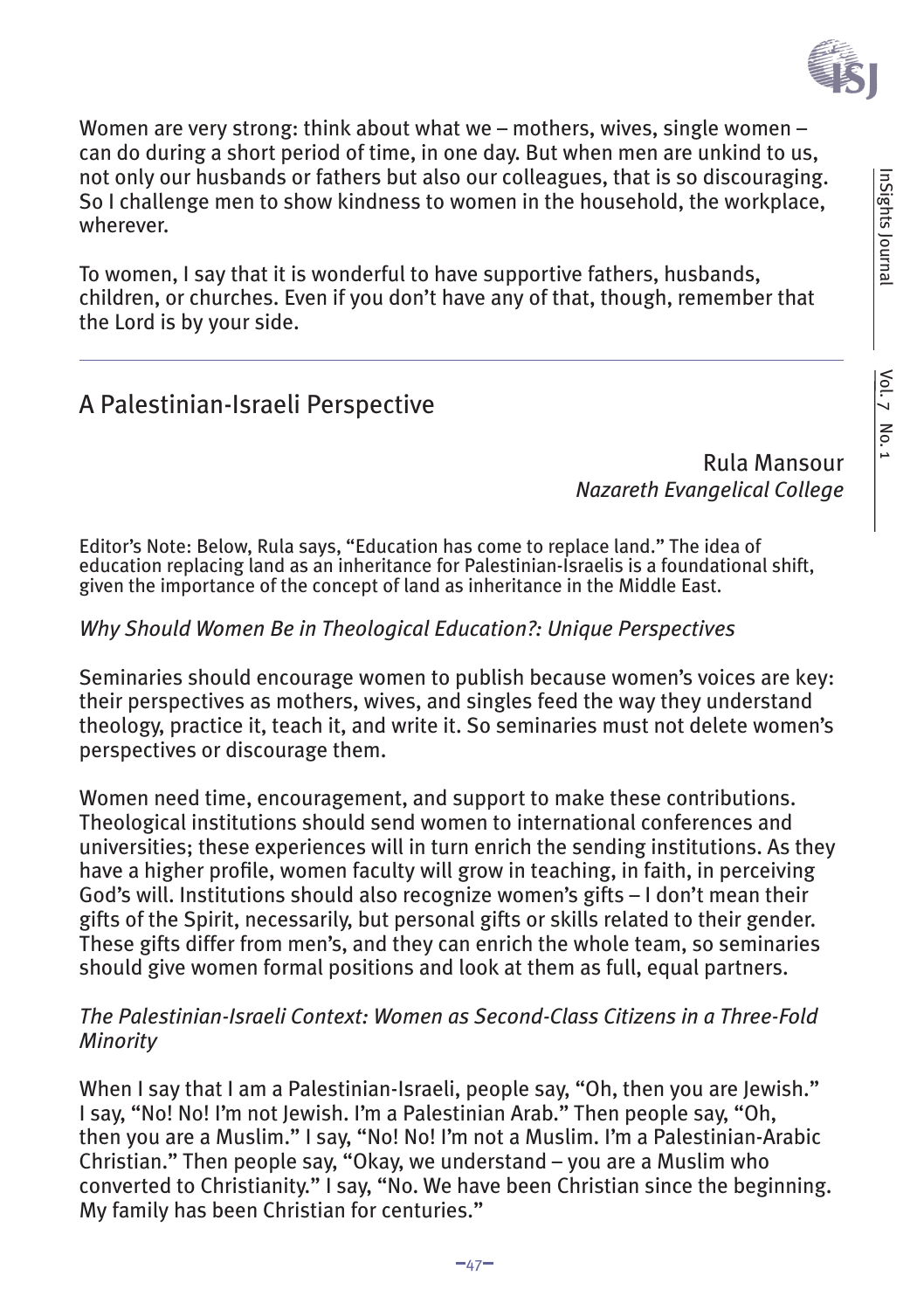Evangelical Christians in Palestine are a three-fold minority. We are a minority within the Jewish community; we are a minority within the Muslim community; and most Christians in Israel are Catholic or Orthodox, so Evangelicals are a minority within the Christian community.

This status affects theological education. Because we are such a minority, not much theological education is available. On top of this, not many women study theology because Middle Eastern culture is patriarchal. Patriarchy shapes the Church as well as society. Women are not allowed to be pastors, even though they are a majority in the church (in our church, 70% of the members are women). Thus, because Evangelical Christian women are second-class citizens in a population that's a three-fold minority, very few women seek theological education. At the same time, for Evangelical Christians, education has come to replace land. Thus, many women, especially Christian women, are highly educated – but not in theology.

If we look to the future, I think that Christian Palestinian women have great potential to become theological educators. But we face the demands of being mothers and wives. Of course, those roles are a blessing – but they hinder the community from accepting us as theological educators.

How do Christian Palestinian women deal with these challenges? Persistence. Even as a minority, women are so influential. They do almost everything except preach – logistics, Sunday school, etc. Women may not have formal power, but they have informal power.

#### *Personal Story: A Resilient Marriage*

When God called me to leave my job as a public prosecutor and study theology, I was not looking for a job; I was not looking to study; I already had a Master's. But because I felt God's calling, I decided to put all my effort there. Whenever I grew discouraged, I asked, "What's it all about? It's God calling. I know that God is with me." God has supported me at every step.

God gave me the support of my father, who taught me that I could fulfill my dreams through hard work and perseverance. This, too, is related to being a Palestinian woman and a Christian – because you are part of a minority, you must study hard, work hard, so that you can succeed.

The primary support God gave me is my husband, who has always believed in my calling. My church also supported me when I did my PhD, and so did my kids. They understood, "Mom is doing her PhD, so she studies all the time. That's fine. Someday she will finish," and thank God, I did. I insisted on working hard so that I could finish before my children became teenagers.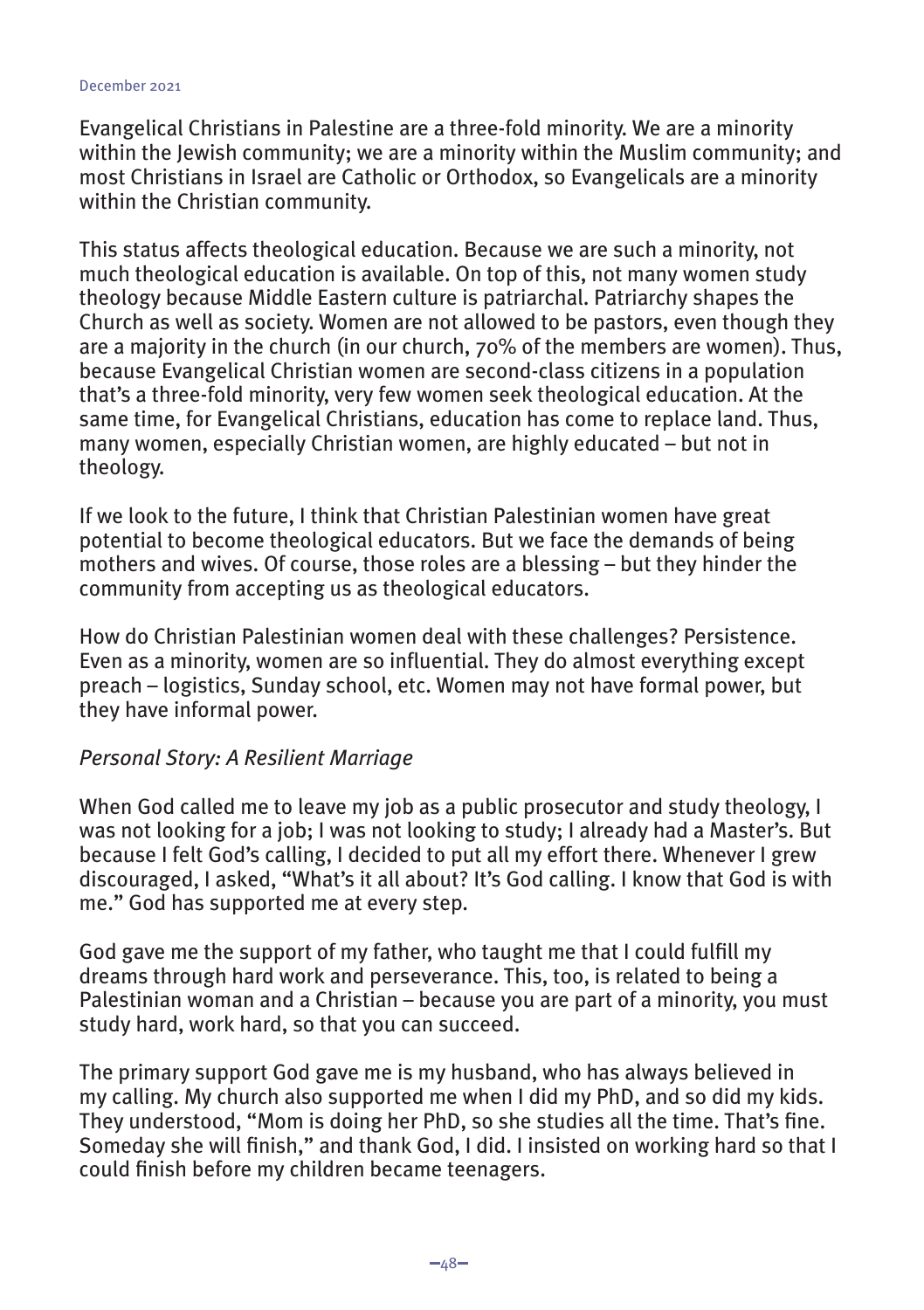

Through my career, I have found that life has seasons. Sometimes, a wife puts more time into the family and the husband less; other times, the husband puts in more time and the wife less, depending on what each one is doing and what God's calling is for them.

At the beginning of our marriage, we were both working very hard. I was a public prosecutor; my husband started a new business. We worked like crazy. When we started having kids, we had three boys, each three years apart, so they were all very young at the same time. But I couldn't leave my job and go home because I'm a woman – I have to work hard to make everybody see that I'm a professional. So my husband left his work and ferried the kids to school, fed them, etc. He would go back to work when I came home – we did shifts. This was crazy; it was very hard. Eventually, my husband and I sat down and talked. He said, "It's either your career or my career. We can't both have careers and a family." God seemed to be speaking to us. So when my kids were in elementary school (the oldest was six; the others were still so young), I quit my job.

Yet it seemed that God was preparing me for something new. I started to look for PhD programs. I began my PhD part-time from home, though I did travel to Oxford (U.K.) twice a year. This situation was excellent: I was available as a mom but also working on my PhD. I could study at night, and during the day, I could be with the family. So: life has seasons. I had to accommodate my family. But my husband and I chose this together as we talked, planned, and prayed.

Then when I began my dissertation, I needed focus to write. It was impossible to write with three kids at home. My husband and I talked and prayed again, and God opened the way for me to go to the States: Eastern Mennonite University invited me to be a visiting scholar. My husband said, "If this is what you want to do, and it will let you finish your PhD, then we will all go together." So we all moved to the States for two years. My husband ran his business from home, and I went to the library for 11 hours a day. At the end of two years, I was done. We returned to Palestine – my husband worked very hard at his business; I had a more relaxed time at home with the kids. So life has seasons, and it's important to have a healthy marriage in order to plan well together.

Even more important is a right relationship with God because when He plans, everything goes smoothly. Everything is not perfect, but you will see God lifting you up when you face a barrier. I don't say that there's no discouragement or tiredness: sometimes I would cry and say, "God, how can I start this chapter?" But I can look back and see God lifting me up, walking with me, and putting His hand on my whole family. So our work starts with God and ends with God. He leads the way, and He is faithful to the end.

#### *Advice: Exercise & Communal Prayer*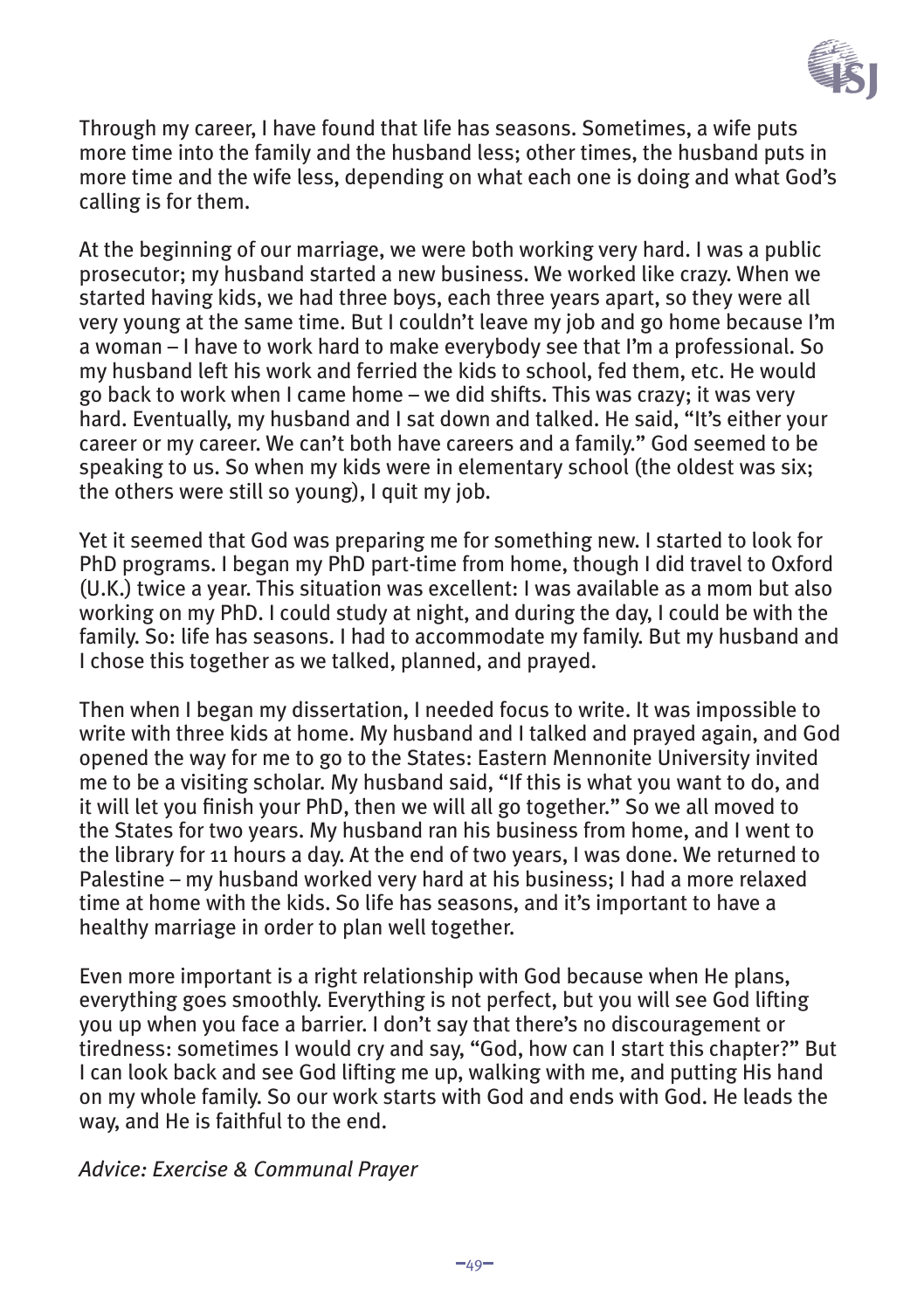I exercise three times a week – that's a must for me. Find something you enjoy, anything that makes you move physically, walking, running, whatever.

Also, I'm committed to a prayer group once a week. When I say "prayer group," I mean four hours of worship and prayer with precious sisters in Christ. We are committed to support one another, to share with and strengthen one another. We study the Bible, but mostly we pray. Every time, I come out full of energy, stronger spiritually.

#### A Korean Perspective

Jung-Sook Lee *Torch Trinity Graduate University*

*Why Should Women Be in Theological Education?: The Next Generation*

I want to be in leadership in theological education for the sake of the next generation. I want young women to be more prosperous and more active, to express themselves in God's calling.

When I was a PhD student, I encountered a moment when I considered quitting. I was studying at Princeton Theological Seminary (USA). I had had two babies. After I gave birth to the second, I was very weak. This forced me to stop and consider. I wrote a letter to my professors saying, "Thank you so much. You have done so much for me, but now I have to quit." My advisor was a pioneering woman herself. When she received the letter (she was the first person to whom I sent it), she said, "Would you think one more time before you send it to everyone else? You can always quit. Just consider one more time." So I did. My first child is a daughter; the second, a son. I looked at my daughter. She was only 2 years old. As I looked at her, I thought about 20 years later, 30 years later. If she were in my shoes, what would she do? What kind of decision would she make? I realized that I should not give up because of my children.

So as Academic Dean or Vice President or President, I often faced challenges, but I always thought about the people who would come next, especially the women. I wanted to show them that they could succeed. In my career, I was often the first woman to take an administrative role. I was the first woman president of Torch Trinity. As the first woman, I faced many expectations – and some praise as well – but also extra difficulty. Yet now, as I reflect, I find that it was a rewarding experience. In history, we see so many who ran their race, finished, and are now witnesses. I believe that I have become one of them.

*The Korean Context: Communications & Decision-Making*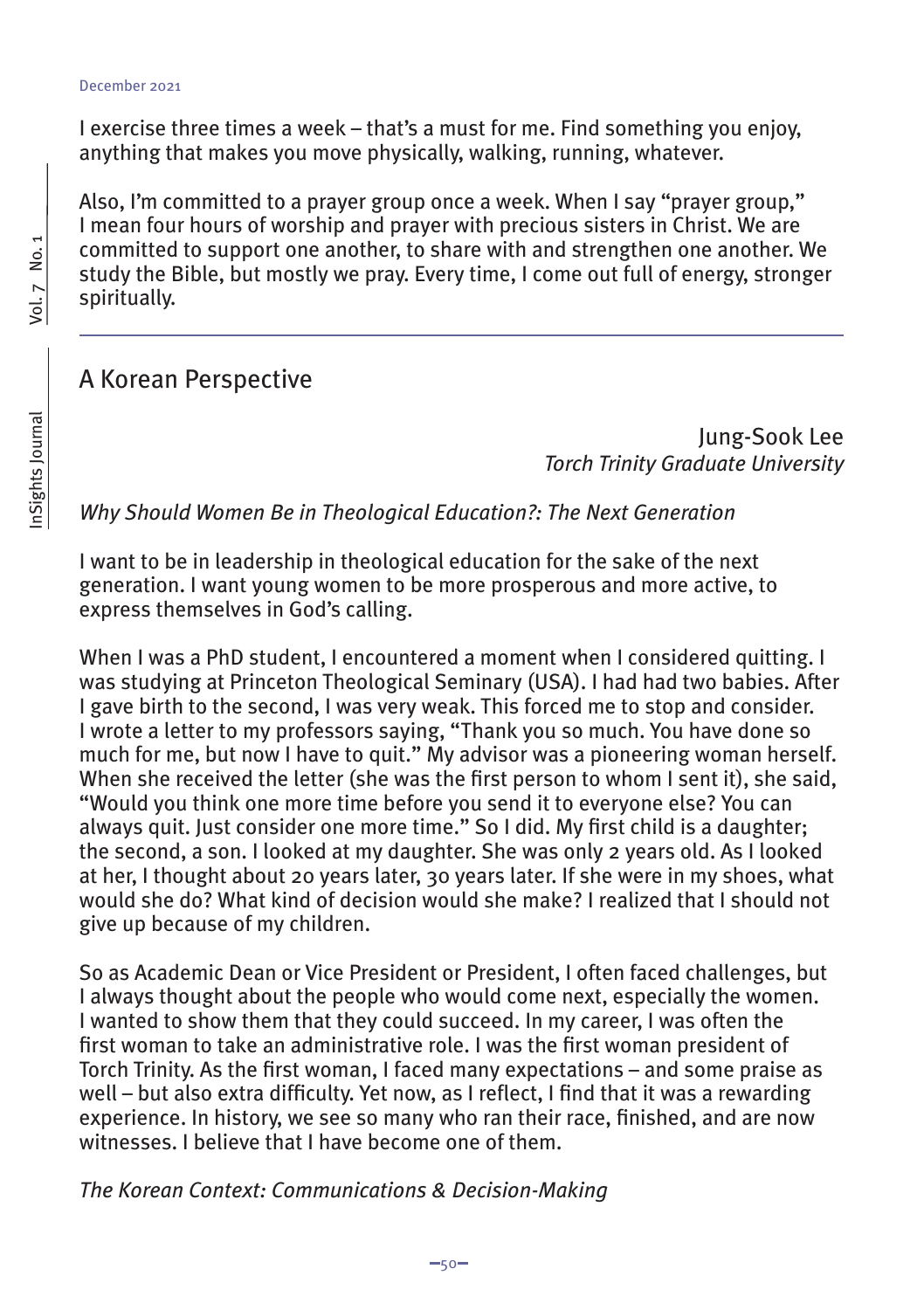

Generally, it is said that women are better in communications, better in details, and better in sacrifice. These observations are quite true but not always true. Not every woman is like that – there are personal differences, of course. But usually, we women do believe in verbal communication. We like to make sure that we are understood. Such clear verbal communication can really be a blessing in an institutional setting. Women can communicate discreetly – we can email people or talk to them outside formal meetings so that we can get people's opinions.

The other side of this strength, though, is that women like to have more meetings. They like to be sure that all the committee members are heard. That's a good thing, of course, but sometimes, it can also reveal a woman's lack of confidence in decision-making. A woman might want to be sure that a decision is made democratically by everyone else; she doesn't want to be responsible for it. And sometimes, male faculty will say, "Just make a decision! Make a decision."

I had to think about this because when I became Academic Dean, the man in the role before me had been quite authoritarian, and here I was, being very democratic and gentle, seeking consensus. I realized that there was some truth in my male colleagues' advice: some decisions I had to make by myself. I had to be responsible for what I was building.

#### *Personal Story: A First Woman*

I have just finished my term as the fifth president of Torch Trinity Christian University in Seoul. Altogether, I have served as an administrator for almost 15 years. I first was called to be Academic Dean in 2005 at quite a critical time for my school: it was just a small English-language school, but the then-president was a megachurch pastor as well. He had this grand plan of expanding the school by adding a Korean program and a lot of other things. He was quite ambitious. In my role, I worked hard to fulfill his dreams. Perhaps surprisingly, I was very happy to be busy. The school was also transitioning from American leadership to Korean leadership. I was happy to do whatever I could to make the school successful, ultimately, to please God.

I was surprised to find that I had a lot to give. I had never been officially trained in administration or management, and I was already in my 40s, but I had much to contribute. I had been to several different schools and observed many things. So I was grateful to the Lord that he had exposed me to many different schools, administrative styles, and programs.

As I finish my career, I see that change comes slowly. My generation was often the tipping point; many of us were the first women in our areas. Younger women won't see this. They enter ministry later, and they find more opportunities and more open-mindedness. Still, they will not see as many possibilities as we could wish. So we must be patient. We must acknowledge that if we were in the positions men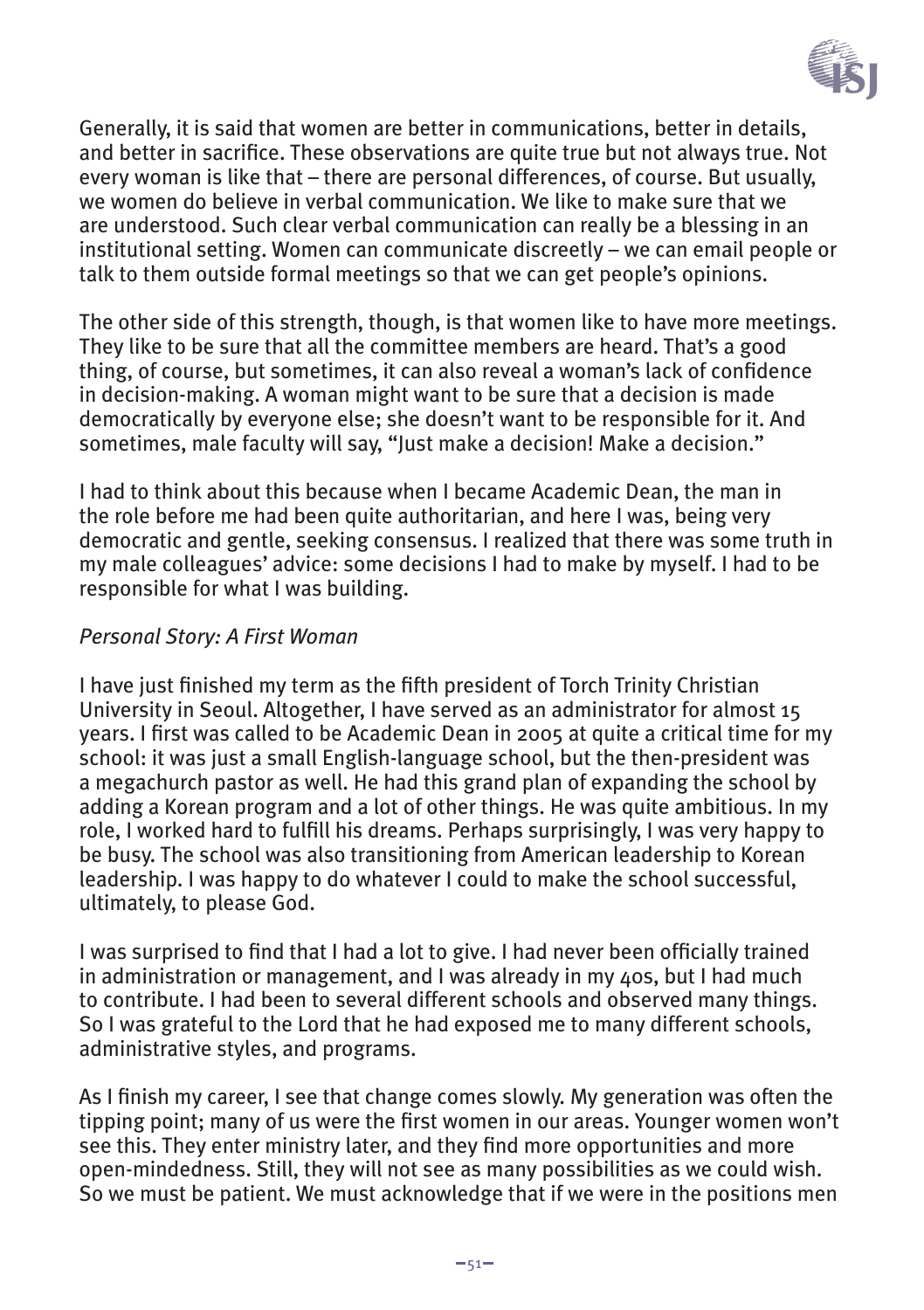have occupied, we might not always find it easy to make changes. We must be patient with others. The work of theological education all belongs to God anyway.

#### *Advice: Be Faithful, Be Fair, & Be Sacrificial*

First: Younger generations have more opportunities than I did. You younger women will be surprised by how much you can actually have, and give, and contribute because God has trained you. Yet you must be faithful with every little opportunity and responsibility you have. Be observant. Don't take anything for granted. Be conscientious. Nothing will be lost in God's Kingdom; everything will be used by his mighty grace. So be faithful.

Second: Be fair. Women need to be fair and responsible. Fairness is especially important for administrators. If you are not fair to every person in your organization, you will have to leave sooner or later. So walk by rules, by principles. Be responsible for what you have done, what you have said, what decisions you have made – whether you did these things alone or as part of a team. Maintain this for your whole career.

Finally, as others have said, we must not sabotage ourselves in the name of sacrifice. At the same time, we must not lose the virtue of sacrifice. Jesus wouldn't be Jesus without sacrifice. So we must not be too afraid of making sacrifices. Sometimes we may be able to say, "You can go over me. You can pass me by," as long as God's Word is manifested through us.

#### An Ivorian Perspective

Eliane Mensah *Université de l'Alliance Chrétienne d'Abidjan (FATEAC/UACA)*

Editor's Note: Eliane mentions that she is "not even a member of the Christian Alliance Church in Ivory Coast." She makes this point because the seminary at which she teaches, FATEAC/UACA, is affiliated with the Christian [Missionary] Alliance.

#### *Personal Story: God Is Sovereign*

Our God is sovereign, and He shows His sovereignty in His choices, in the way He provides for everything He wants us to do. We just have to obey. In my case, from the beginning, the Lord's call on my life was very clear to me. But I didn't know exactly what to do with that call. I was praying for it to be clear because I had other possibilities, but I wasn't convinced by any of them. Then, when I met my husband, I knew that God wanted me to serve through Bible translation. So I began training alongside my husband.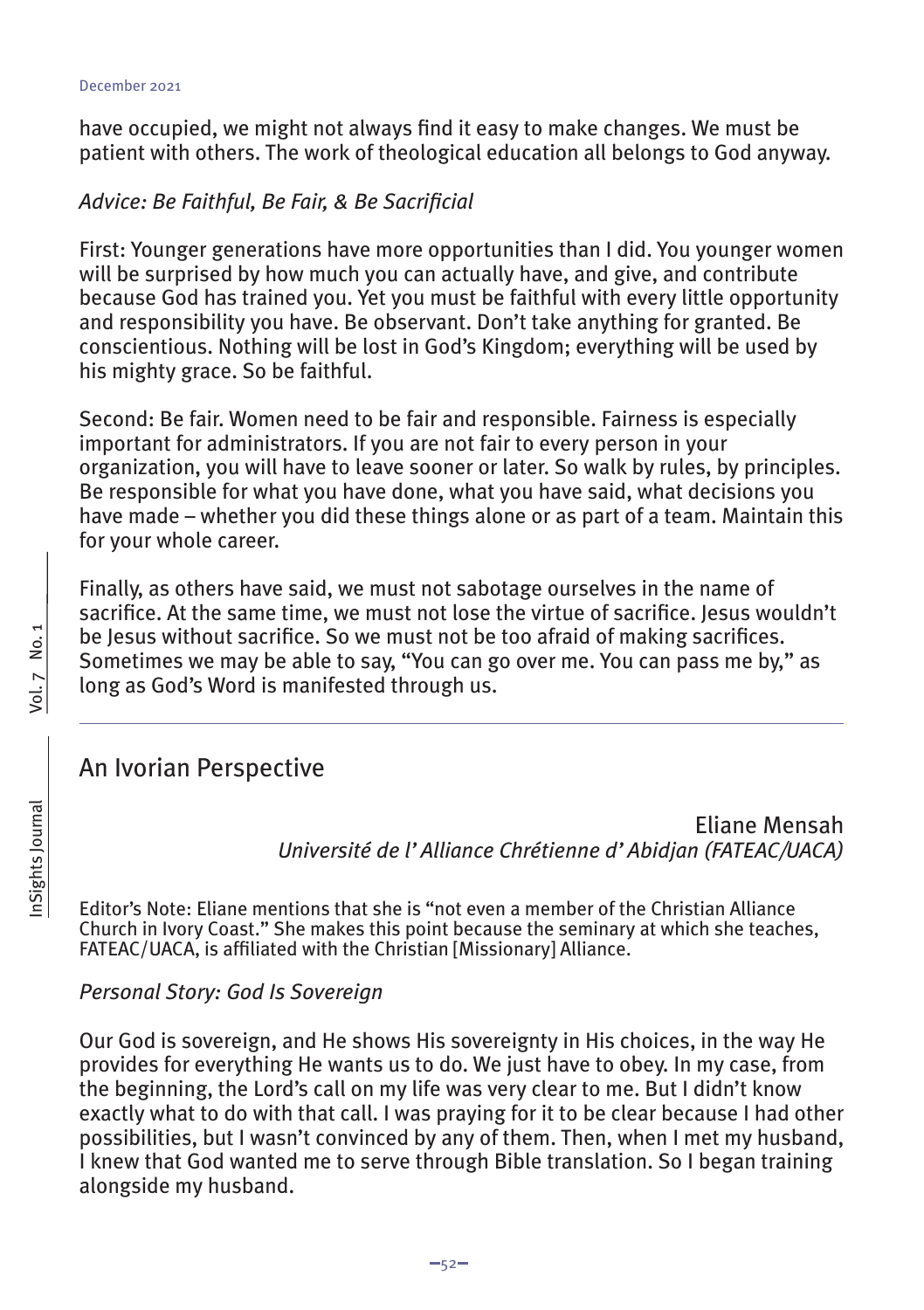

Yet my path wasn't straight. For almost 11 years, I worked beside my husband, not on the Bible translation project itself but assisting him. I think that this situation was what God wanted – for me to help my husband and be beside him. During our work, we shared a burden: the great need for Africans to be trained at high levels as Bible translation consultants. Because of a lack of trained consultants, our project lasted too long. So I felt a burden that I needed to help train more people to be competent with Bible translation. We began to pray for that.

I saw my husband going forward, earning more training, and teaching. We were preparing to move to France so that he could do his PhD. Three months before we were scheduled to leave, I told my husband that I felt that I, too, should get more training and help to equip more Bible translators. So we told our supervisors that I also wanted to do a PhD, and within three months, they had found a full scholarship for me from a church in Malaysia. It was something completely unexpected. So my husband and I both went.

After we finished our PhDs, SIL [Summer Institute of Linguistics International] in Francophone Africa assigned us to be professors in the translation department of our seminary. I served with gratefulness; I really love my job because it is, for me, a way to say thank you to the Lord. So I didn't need to be told to do things officially; I did whatever came to hand with joy.

The seminary's translation department needed a department head. The president asked me whether I would consider taking this responsibility. After our conversation, I thought that maybe he would ask me to be department head formally, but for a year, he said nothing more. And then one day, he came and asked me whether I wanted to be Academic Dean for the whole seminary. That was very unusual: I'm not a theologian, nor am I a man. I'm not even a member of the Christian Alliance Church in Ivory Coast. I faced so many obstacles. But again, the Lord's call was very clear, saying that what He wanted me to do was not an opportunity to lift myself up or because of special skills I had but because of what He, the Lord, wanted to do. So I prayed and tried to depend on God as I stepped into that responsibility.

I can testify that the Lord has been very faithful. I took the responsibility of serving as Academic Dean at a very critical moment for our seminary because we were preparing to become a university. The seminary was undergoing so many changes; so many faculty needed to gain further training in order for us to earn government accreditation; we had to revise the curricula, etc. Yet now we have succeeded in this effort, and we have earned government accreditation.

#### *Advice: Pay Attention to What God Wants You To Be*

Ephesians 2:10 is my life verse, and from it I believe that whether we are men or women, we must remember that God has a plan. God has specific things for each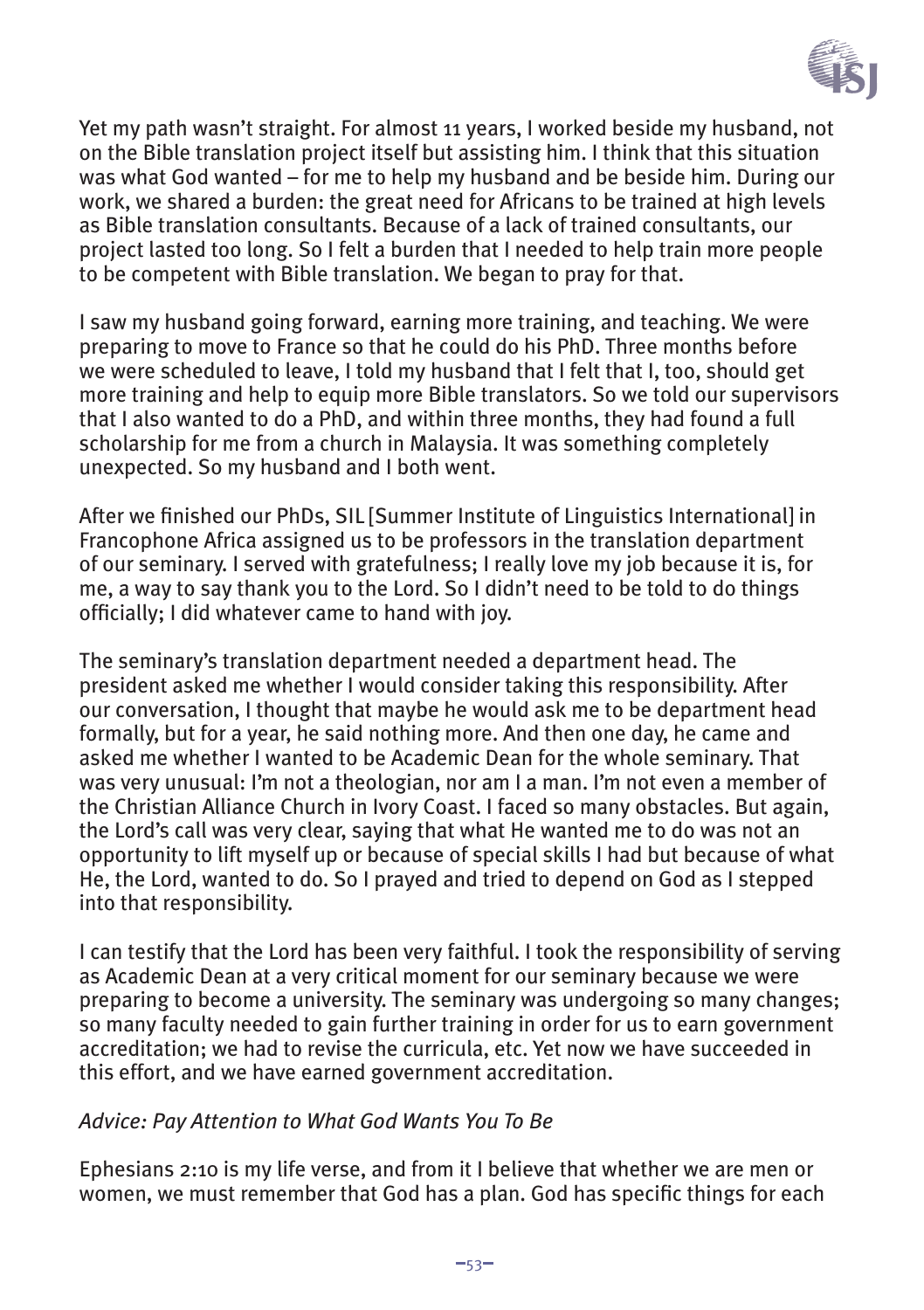of his children to do. We have to learn to see our lives through the lens of what God wants for us, of what God wants us to be. To me, the fact of being a man or a woman is not very important because it is God who gives the gifts; God equips us to do our jobs.

We must follow what God wants us to do with our lives. We have to pay attention to what God wants us to be. It's not a matter of what we can do or what people will think of us. If God calls us to do something and we obey, He provides. So we have to be confident in the faithfulness of God in our lives and let Him glorify His name.

#### An American Perspective

Meritt Sawyer *Peninsula Covenant Church*

#### *The U.S. Context: Men Need to Encourage*

In Silicon Valley, you see very few women as executive pastors. This can be very discouraging. I don't believe this problem has a magic bullet, but I know that a man encouraged me into my first management role as he identified a certain skill set in me. From his position of leadership, he advocated for me. Eventually, he stepped out of power and gave that position to a woman.

So we need to talk about the role of men in institutions. In order for women to step forward, we need women advocates, of course, but we also need male advocates who can help to open doors and then step aside. I'm so excited for this new generation because I'm seeing more men who will hand over power to women.

However, we need to recognize that we must do this in dialogue as individuals, in small groups, and ultimately in institutions. It's not simply a question of women being qualified and ready to take leadership roles – that's been true for a long time  $-$  but a question of ongoing dialogue with men. For that dialogue to happen, we need to see men who are ready to hand over power.

#### *Personal Story: A Winding Path*

About 40 years ago, I was a very new believer. I had not grown up in a Christian home. I was newly married, and my husband and I had just returned to his home state, California. At that time, I began to struggle with the fact that Jesus is the Lord of all nations, not just of me in my moment. When I finally submitted to the Lord, I decided that I was going to be a missionary to India – I knew this for a fact. I told my husband that we were going to India to be missionaries. He had just joined a family business, completed business school, returned to California. Shaking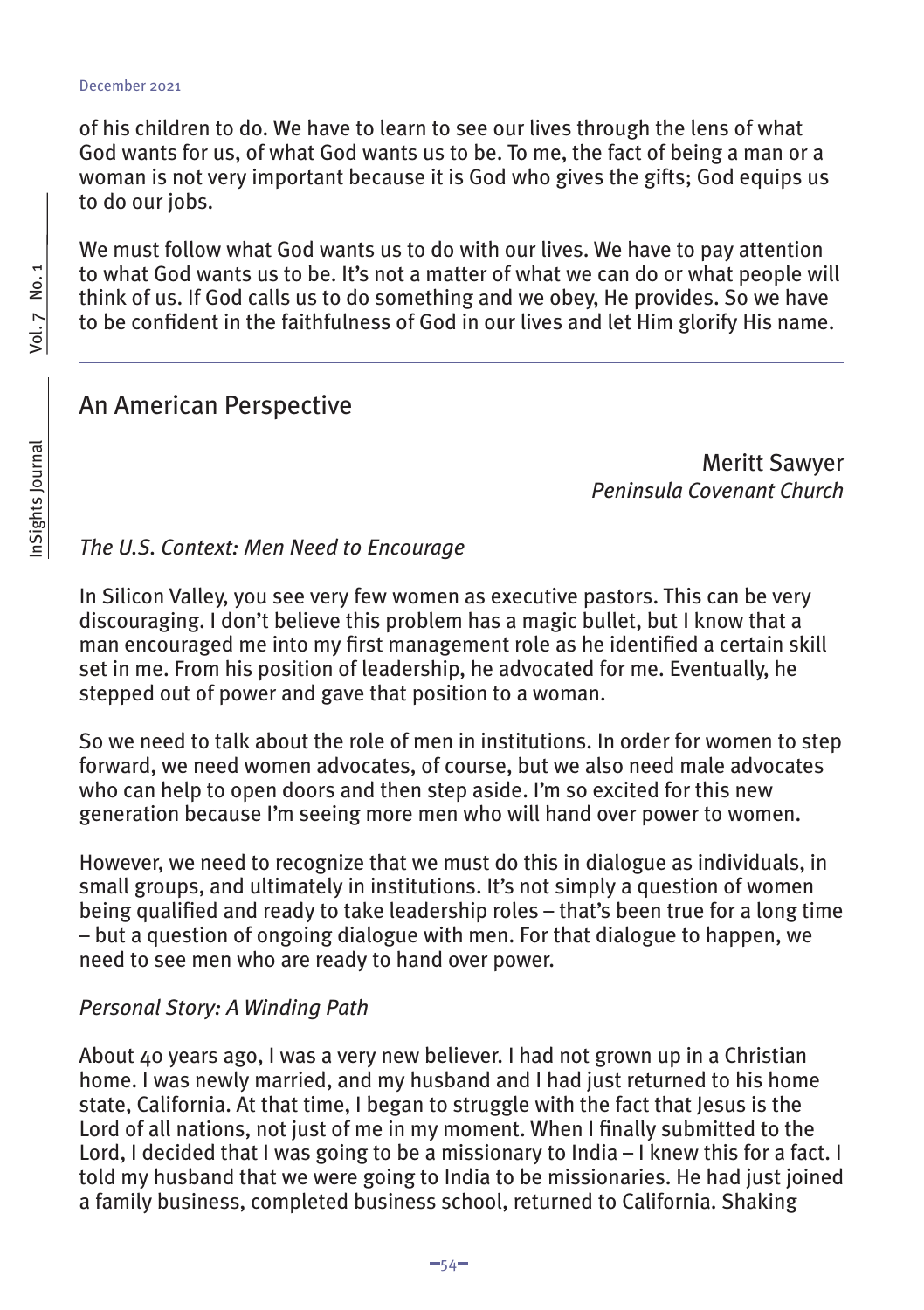

in his boots, he said, "I'm not feeling it. God just called us back to California, remember?"

That was the first moment in my life where I decided to recognize that God speaks to both of us collaboratively. I had to submit to God's voice, even as I wondered what was happening. God blessed us as I worked in relationship with my husband, as he spoke to both of us.

Inevitably, God showed me that I would not have been a very effective missionary – I wasn't up to the language or the culture. Instead, God showed me amazing men and women studying at Fuller beginning their PhDs. So I founded an organization to provide scholarships for these leaders from what people in the U.S. had been calling the "Third World." Eventually, as my scholarship organization grew, I stumbled onto John Stott, who was doing something similar in the U.K. We merged our organizations, and God just kept growing that ministry, showing me how he could use me in ways that I could never have imagined.

It was an amazing privilege to be in that ministry, but the path was never straight. Women often talk about life seasons, and I fully believe that, but I also believe that the path is never straight.

Through this process, God called me into theological education, so I have dedicated myself to theological education through nonprofits. During this career, I have been a manager of men – at every stage, God has called me into positions in which I lead an all-male team. From these experiences, I have advocated for women. I have sought to hire women into positions of power. It's a privilege to advocate for women and shine a light on what God is doing around the world.

Last summer, I thought I was moving into semi-retirement, when a church in Silicon Valley called me to be their executive pastor. When the man called me to offer me the position, I said, "No way!" The one thing I knew for sure is that I would never work for a church. But he said, "You'll pray about it, right?" Here I was again. I thought this was so unfair because then I *had* to pray about it, and the next thing I knew, God was calling me to this role. So now every week, I run these meetings with the eight men who report to me. I continue to believe that women have a unique calling in these kinds of management positions.

#### *Advice: Be Confident; Avoid Self-Sabotage*

I encourage women to bring other women around them. I have an amazing group of women who each speak into my life and hold me accountable to what God has called me to be, and I try to do the same for others.

On another point: I am an executive administrator of a church: I have worked for  $\Delta$ o years. I have multiple degrees. I am qualified as someone who thinks strategically.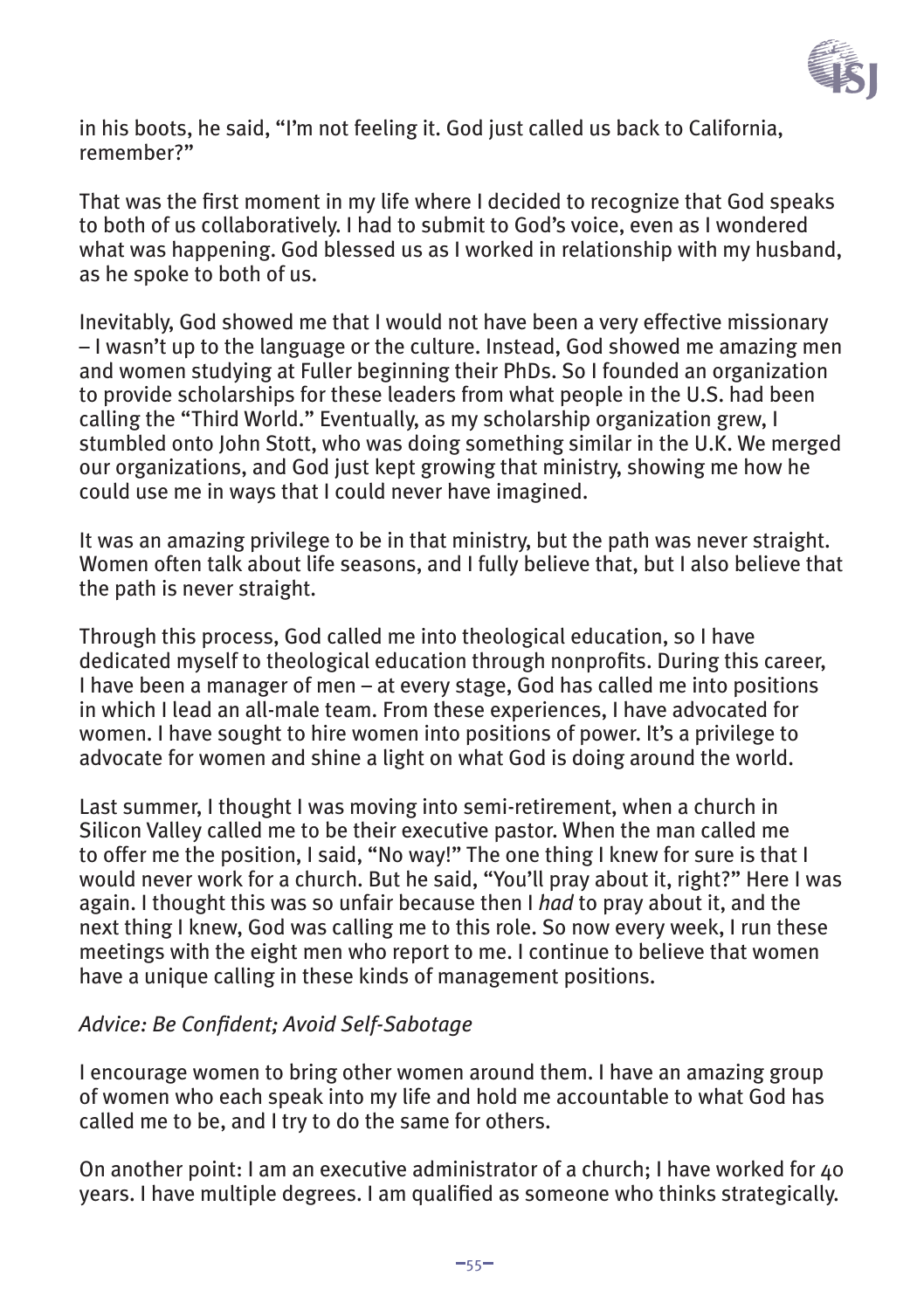God has gifted me as a visionary. Does what I am saying make anyone feel uncomfortable? Perhaps I'm sounding too confident. But why is that? As a woman, I say these things about myself, and people become uncomfortable; if a man said these things to a conference of men, no one would blink. So I say to women: lean in to exactly who God has called you to be, and God will be faithful to you.

Why is it that we as women cannot have enough confidence in ourselves to recognize how God has gifted each one of us? I am gifted very differently from most women: I'm not as nurturing as some; I tend more toward the academic. Sometimes my husband is far better with kids than I am.

Women need to be fair with themselves in managing expectations. As women look at jobs, they need to be sure that they are being paid equally to what a man is being paid. They need to get the same administrative support that a man gets. As women, we tend to say, "Oh, I don't really need that. I can sacrifice that." But by doing that, we sabotage ourselves. Self-sabotage is one of the worst things women can do. Women should have these conversations before they accept a job.

So I want to encourage women to be confident and not to sabotage themselves.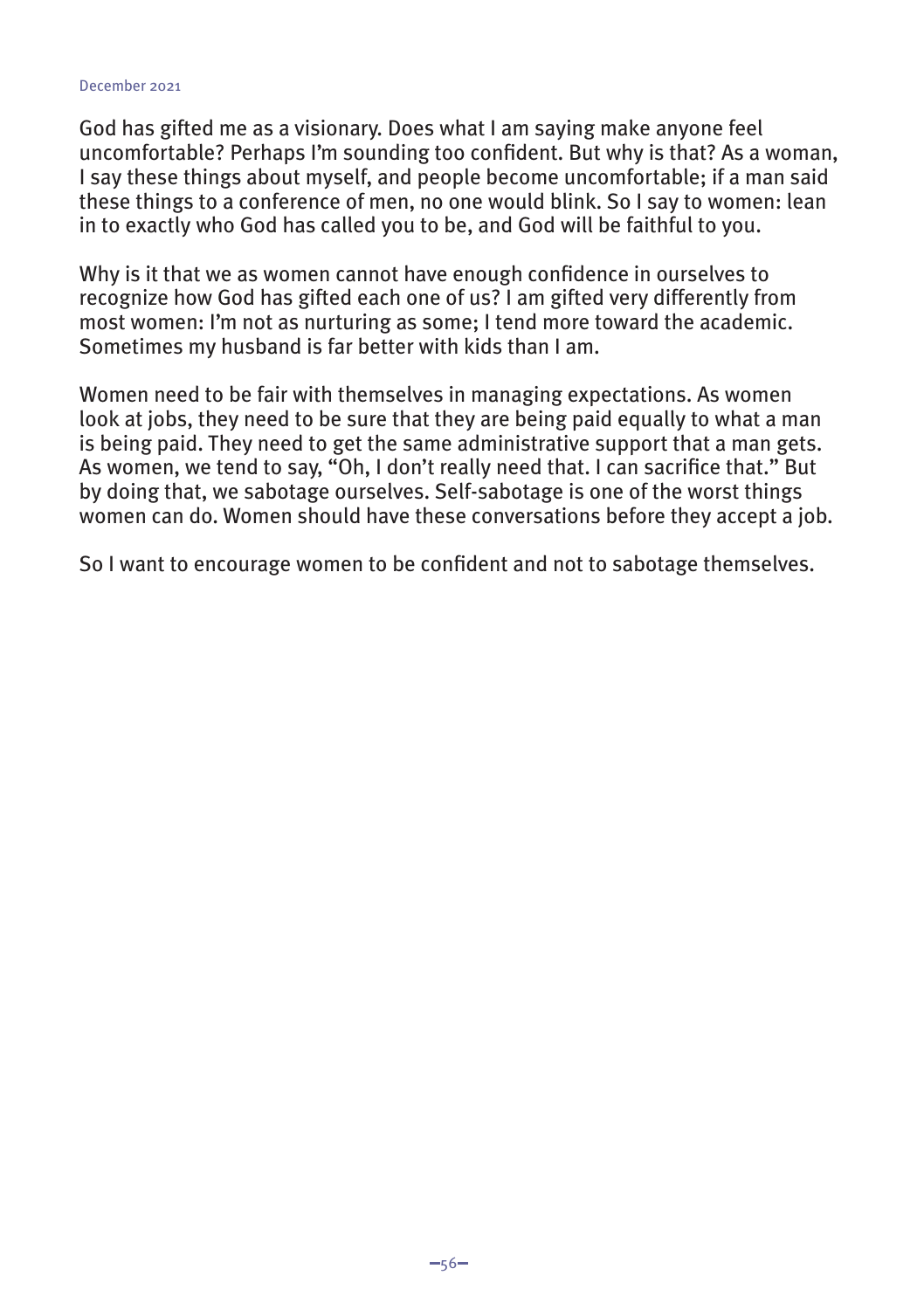



### **Annelle Gumihid-Sabanal**

Annelle Gumihid-Sabanal serves as Assistant Professor of Old Testament at Asian Theological Seminary in Manila, the Philippines. She is also Head of the Research Department. She holds a PhD in Humanities and Social Sciences (with Research in Old Testament and Hebrew) from the University of Edinburgh (2017). Her interests include Old Testament exegesis, Hebrew language, and the intersections of Old Testament Political Theology.

## **Emily Choge Kerama**

Emily Choge Kerama is an Associate Professor and Chair of Postgraduate Studies in Theology at Moi University, Kenya. Her teaching focuses on ethics, Biblical studies, and intercultural theology. She has served widely in her community, ministering to vulnerable children and young people through the Uasin Gishu Children's FORUM and the African Christian Initiation Program. She earned her PhD from Fuller Theological Seminary.



## **Dinorah Mendez**

Dinorah Mendez is former Professor of Theology and Christian Heritage at the Seminario Theológico Bautista Mexicano, where she worked for 30 years. She is now a resident fellow at the B.H. Carol Institute in Texas (U.S.A.). She earned her PhD in Theology from the Oxford Centre for Mission Studies. She has served in missions in Mexico and published on Mexican Evangelical hymnody.



### **Athena E. Gorospe**

Dr. Athena E. Gorospe serves at Asian Theological Seminary (Manila, the Philippines) as Associate Professor for Old Testament, Biblical Theology, Transformation Theology, and Hebrew. She received her PhD in Theology from Fuller Theological Seminary in 2006 with ScholarLeaders LeaderStudies and Langham Partnership USA support. She has published widely on creation care, the marginalized, peace, and lament; her most recent book is a commentary on Judges for the Asia Bible Commentary Series.



### **Seblewengel Daniel**

Seblewengel Daniel is Professor of Systematic Theology at the Evangelical Theological College and at Ethiopian Graduate School of Theology (both in Addis Ababa, Ethiopia), where she also leads the M.A. in Biblical and Theological Studies. She earned her PhD in Theology from Akrofi-Christaller Institute in Ghana. Her recent book is Perception and Identity: A Study of the Relationship between the Ethiopian Orthodox Church and Evangelical Churches in Ethiopia (2019).